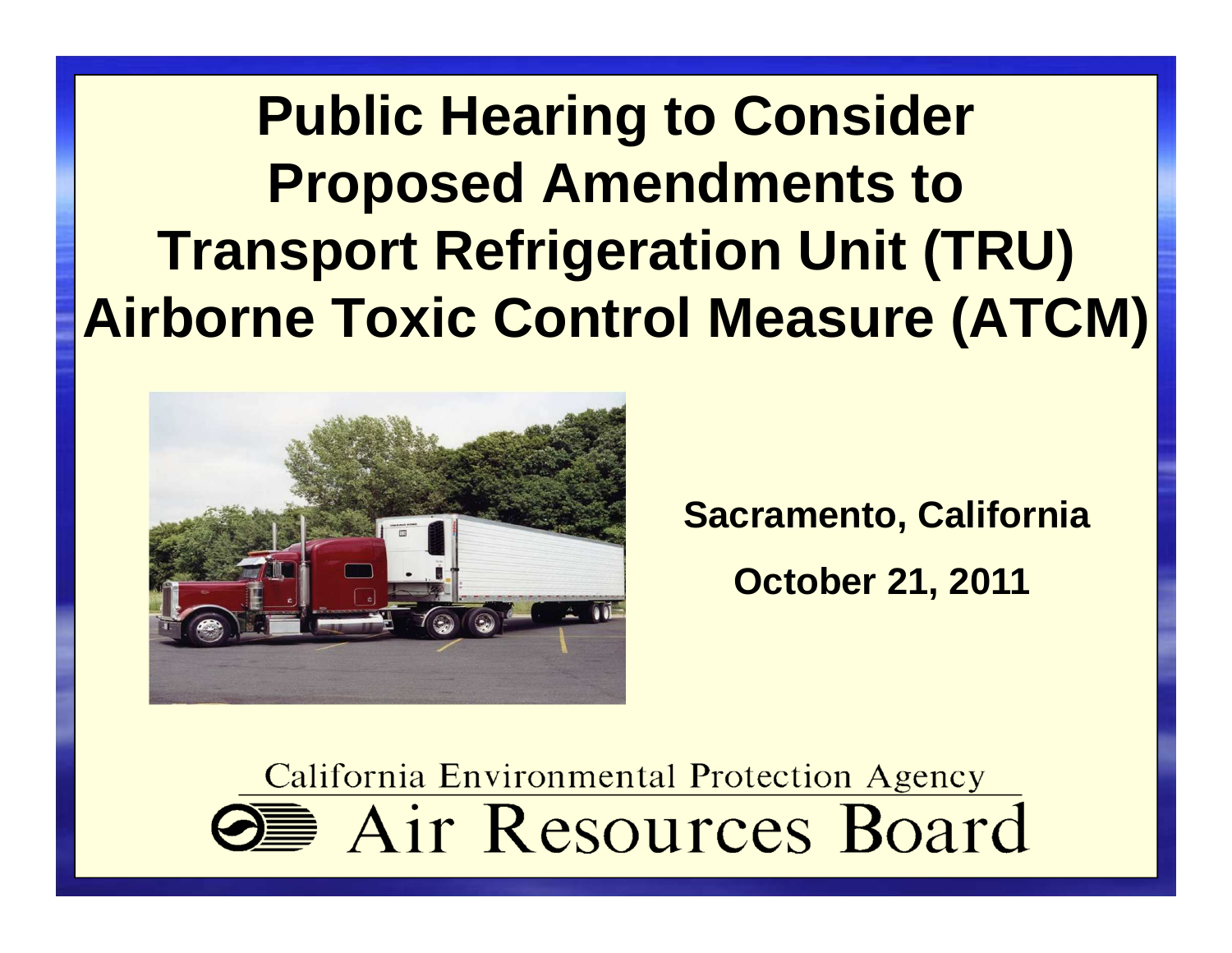# **Overview**

- **Background**
- **Emissions Inventory Update**
- **Proposed Amendments**
- **Economic Impacts**
- **Emissions Impacts**
- **Health Impacts**
- **Recommendation**

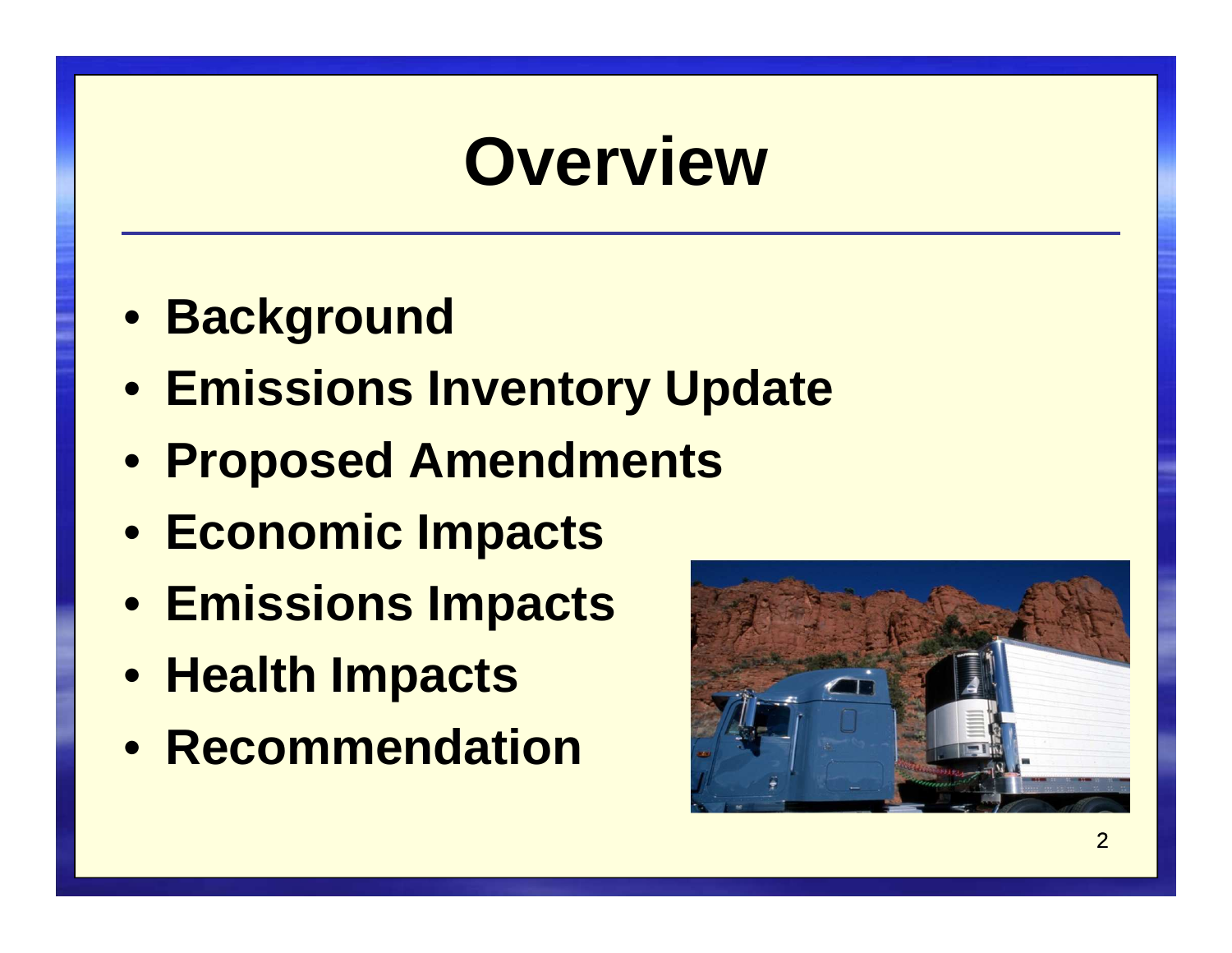# **Background**

- $\bullet$ **Diesel PM identified as TAC in 1998**
- **TRU's congregate in large numbers at distribution centers**
	- –**Very high near-source risk (> 100/million common)**
- **TRU ATCM adopted 2004**
- **U.S. EPA approved waiver January 16, 2009**
- **2010 Amendments**
	- – $-$  Board direction

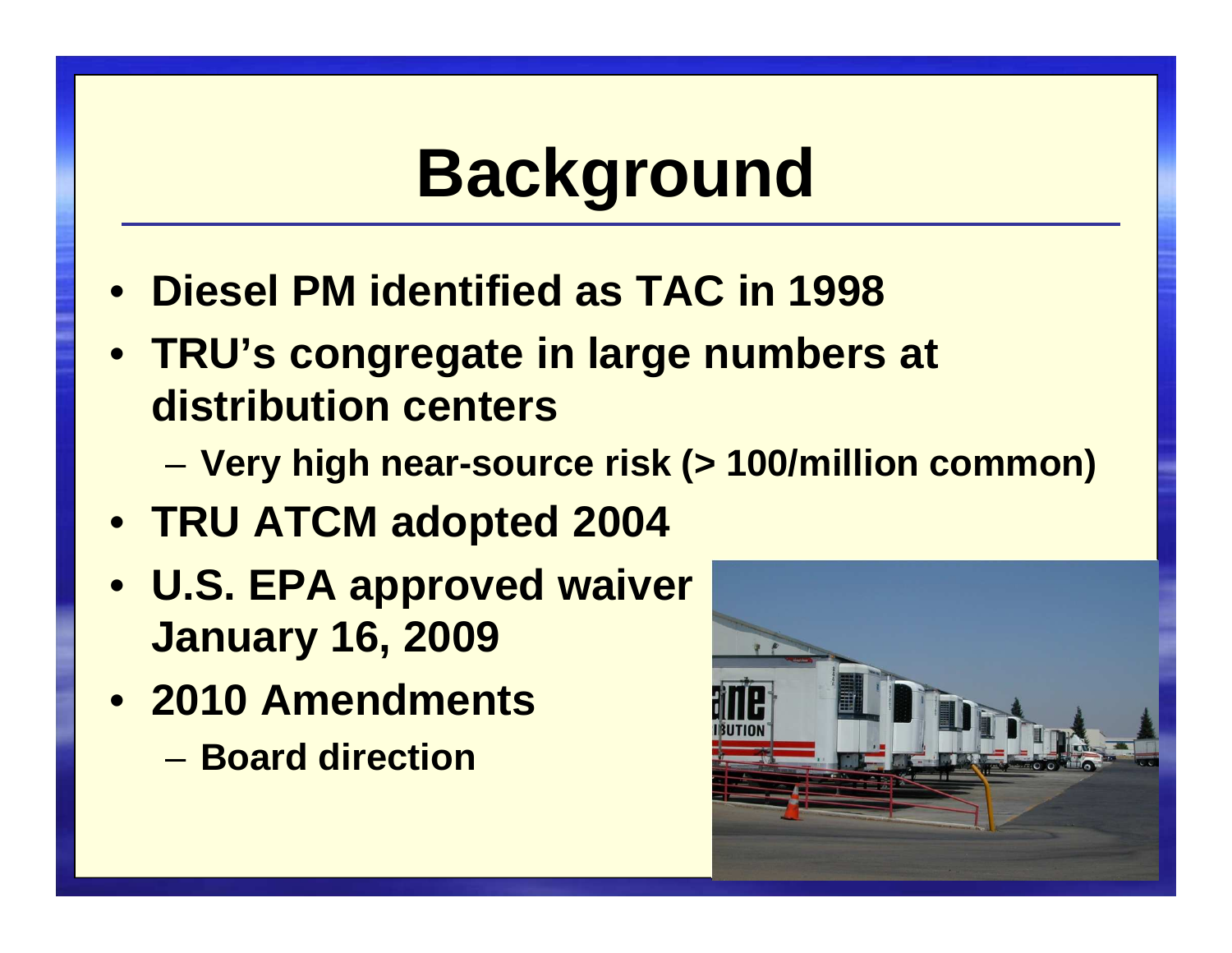# **TRU Applications**

- $\bullet$  **What is a TRU?**
	- – **Refrigeration systems powered by integral diesel engines**
	- – **Used to control the environment of temperature sensitive products that are transported in trucks, semi-trailers, railcars, and shipping containers**

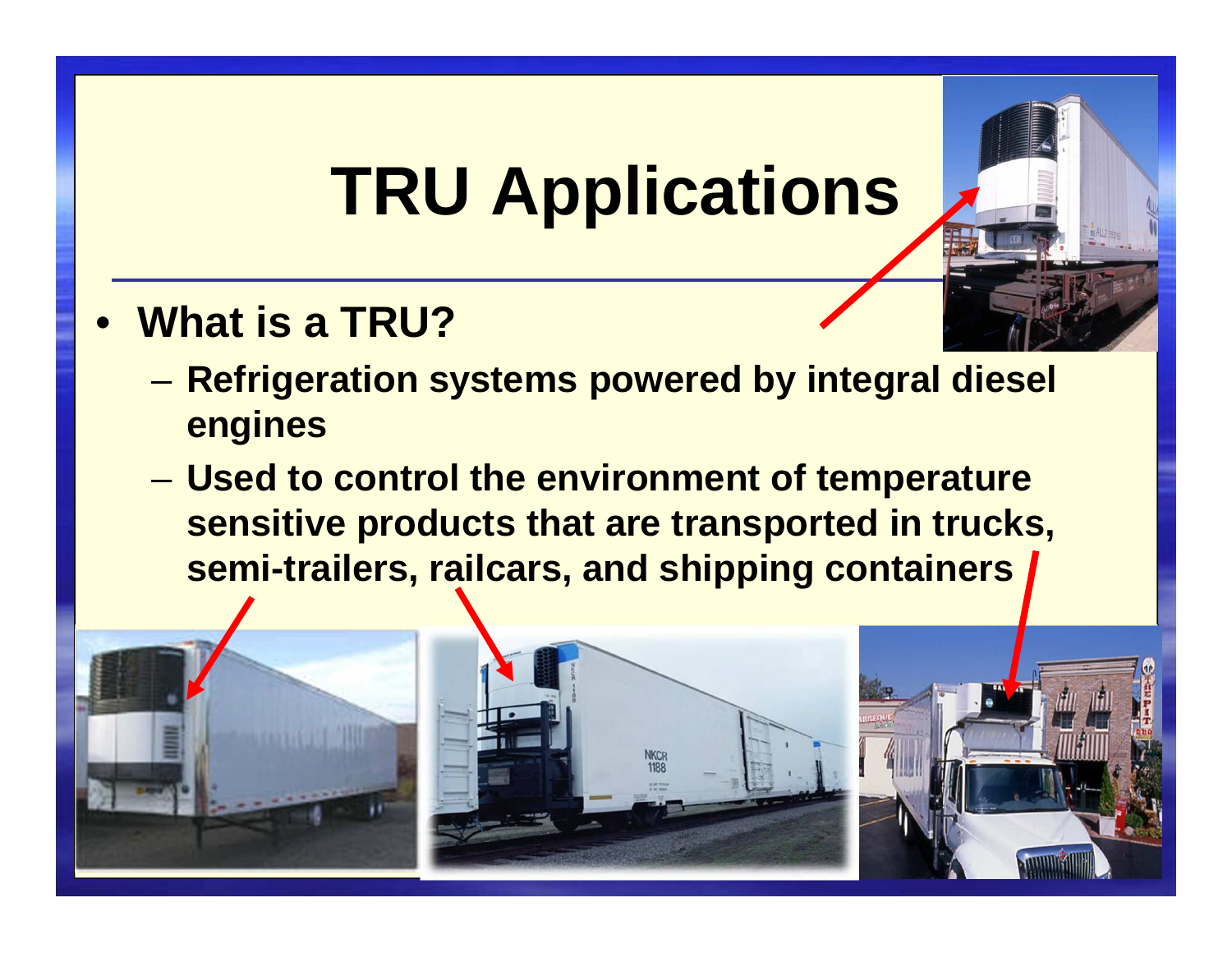# **Primary Requirementsof Current Regulation**

- **Web-based registration**
	- –**Voluntary for TRUs based outside California**
- **Submit Operator Reports**
	- –**California terminals where TRUs are assigned**
- **Meet in-use performance standards**
	- –**Affects all TRUs that operate in California**
	- – **Phased compliance schedule based on 7-year operational life**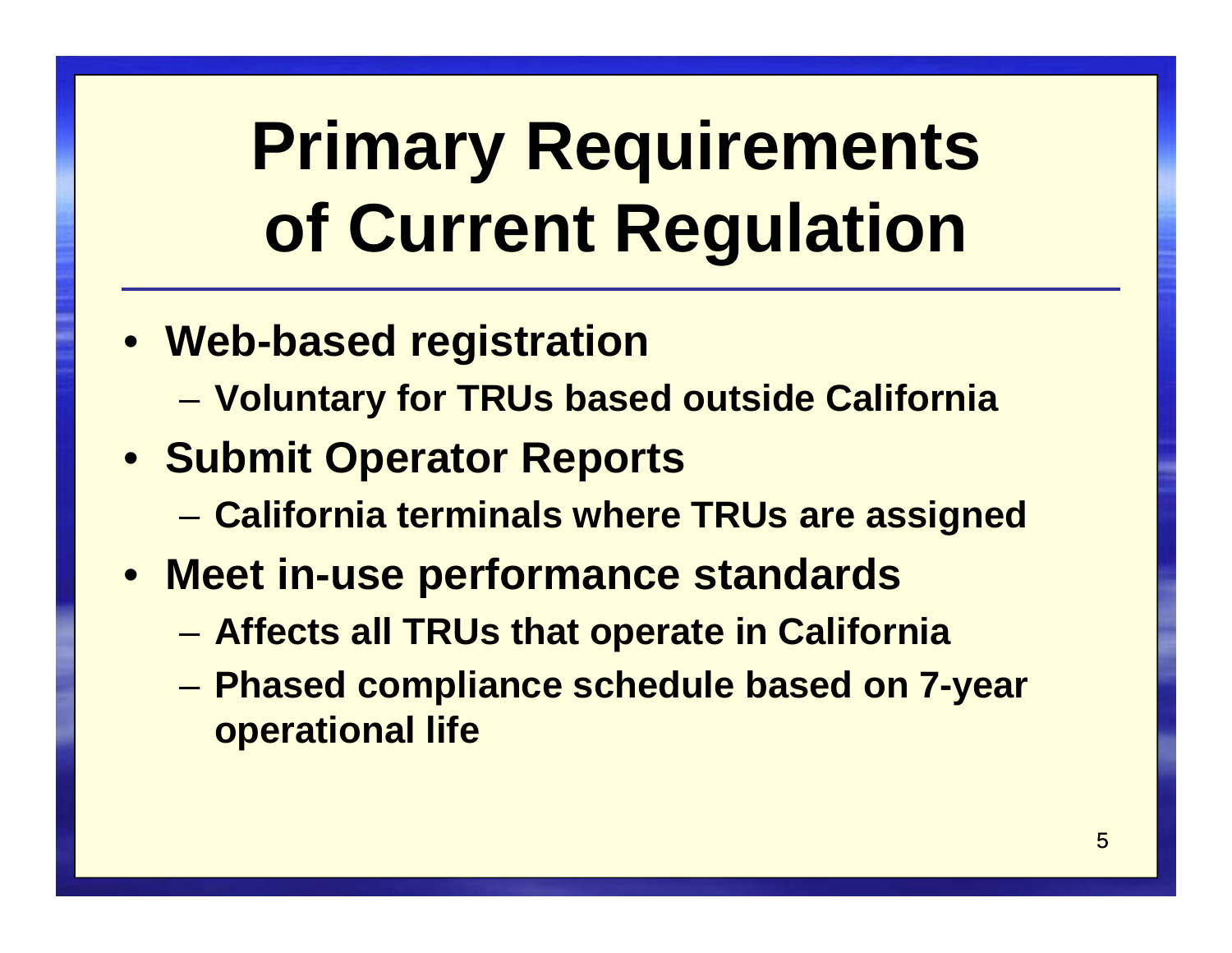# **In-UsePerformance Standards**

- **Two levels of stringency**
	- **Low-Emission TRU (LETRU)**
		- **>50 percent PM emission reduction**
	- – **Ultra-Low-Emission TRU (ULETRU)**
		- **>85 percent PM emission reduction**
- **Compliance options available now**
	- –**Repower - engine replacement**
	- –**Retrofit with verified diesel particulate filter**
	- –**Use alternative technology - hybrid electric**
	- –**Available now for model year 2004**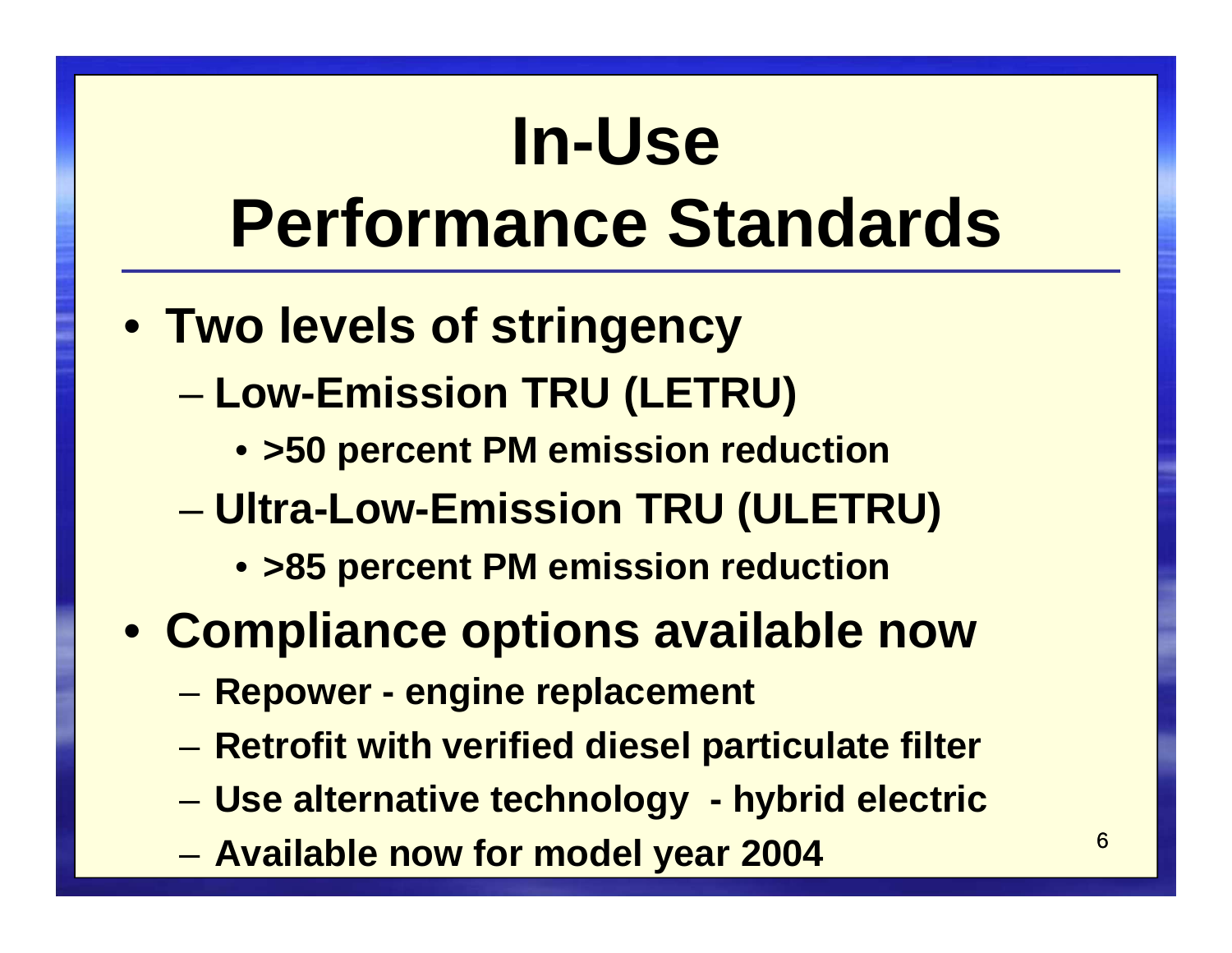# **In-Use Performance Standard Compliance Schedule**

- **Engine model year (MY) 2003 and older**
	- –**Step 1: Meet LETRU when 7 years old**
	- –**Step 2: Meet ULETRU when 14 years old**
- **Engine MY 2004 and newer**
	- –<mark>— Skip LETRU</mark>
	- –**Meet ULETRU when 7 years old**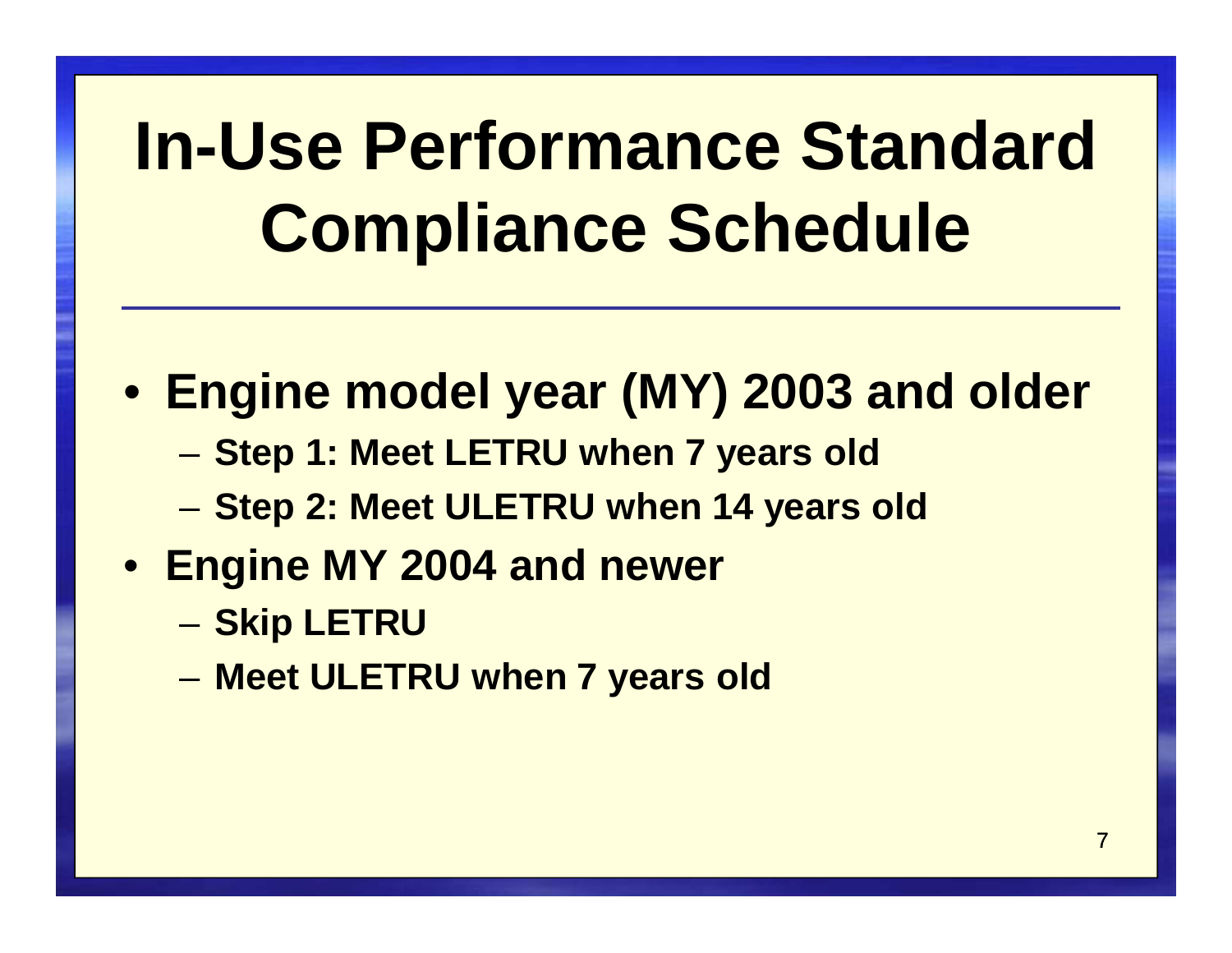# **Implementation Status**

- **Outreach training, compliance assistance**
- **Stakeholder issue meetings**
- $\bullet$ **Regulatory advisories**
- $\bullet$  **Compliance technology development and verification**
- **Technology forums**
- **Web-based TRU registration system**
- **Toll-free helpline**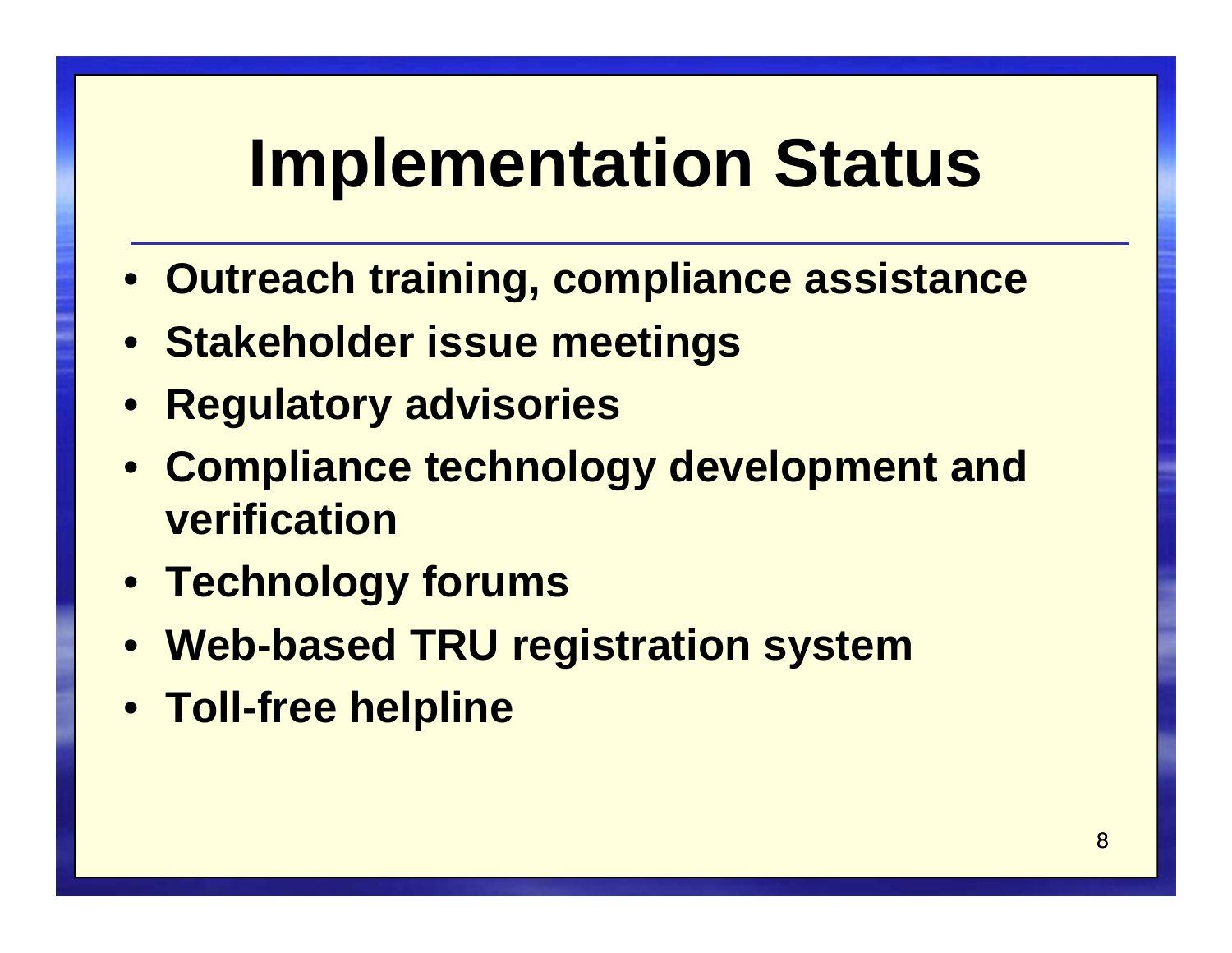## **Implementation Status(Cont.)**

### • **Enforcement**

- –**Registration and in-use requirements**
- – **Inspections at:**
	- **Border crossings Distribution centers**
	- Scales
	- Ports
- 
- **Scales Ag inspection stations**
- **Carrier terminals**
- •**Intermodal facilities**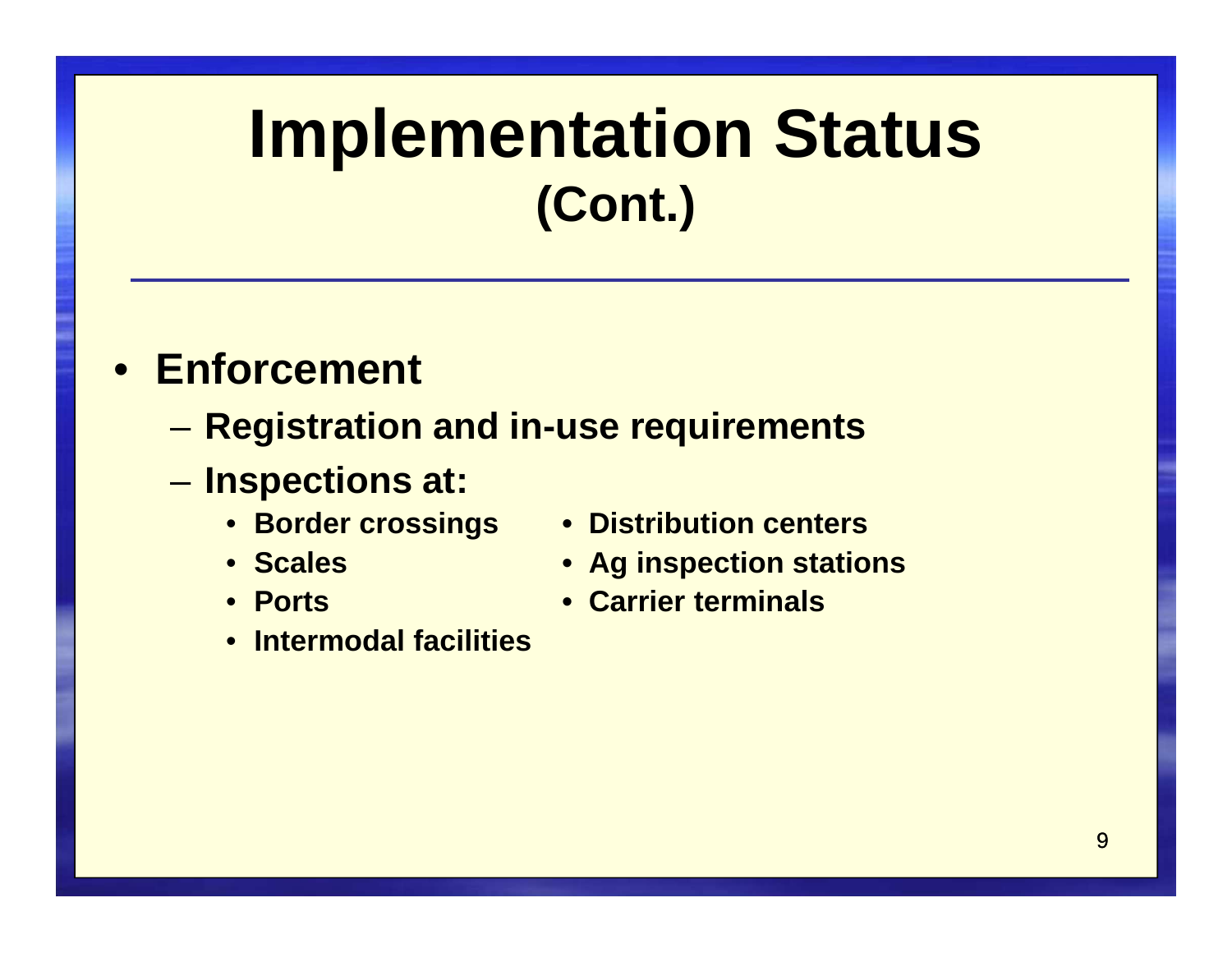## **Implementation Status(Cont.)**

### • **Compliance Assistance**

- –**Letters to owners registered in ARBER**
- –**Emails to TRU List Serve**
- –**Developing a List of "100% Compliant Fleets"**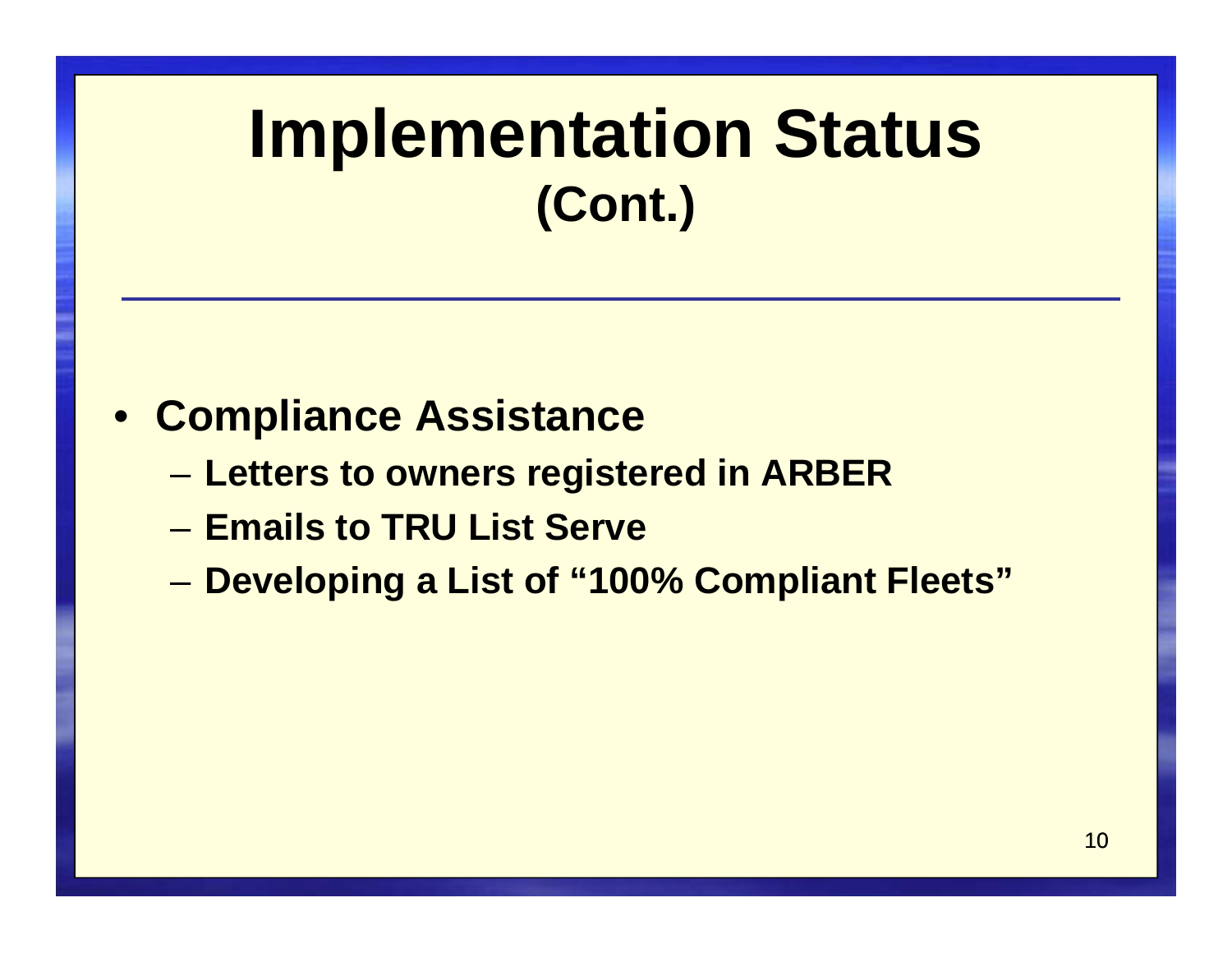# **2010 Amendments**

- **Board approved three amendments needed by the end of 2010**
	- –**Added compliance options for MY 2003 engines**
	- –**Addressed flexibility engines**
	- –**Enhanced OEM Reporting**
- **Board directed staff to:**
	- – **Evaluate request for longer operational life**
		- **Emissions inventory update**
		- **Cost of compliance – economic impacts update**
		- **Health risk assessment update**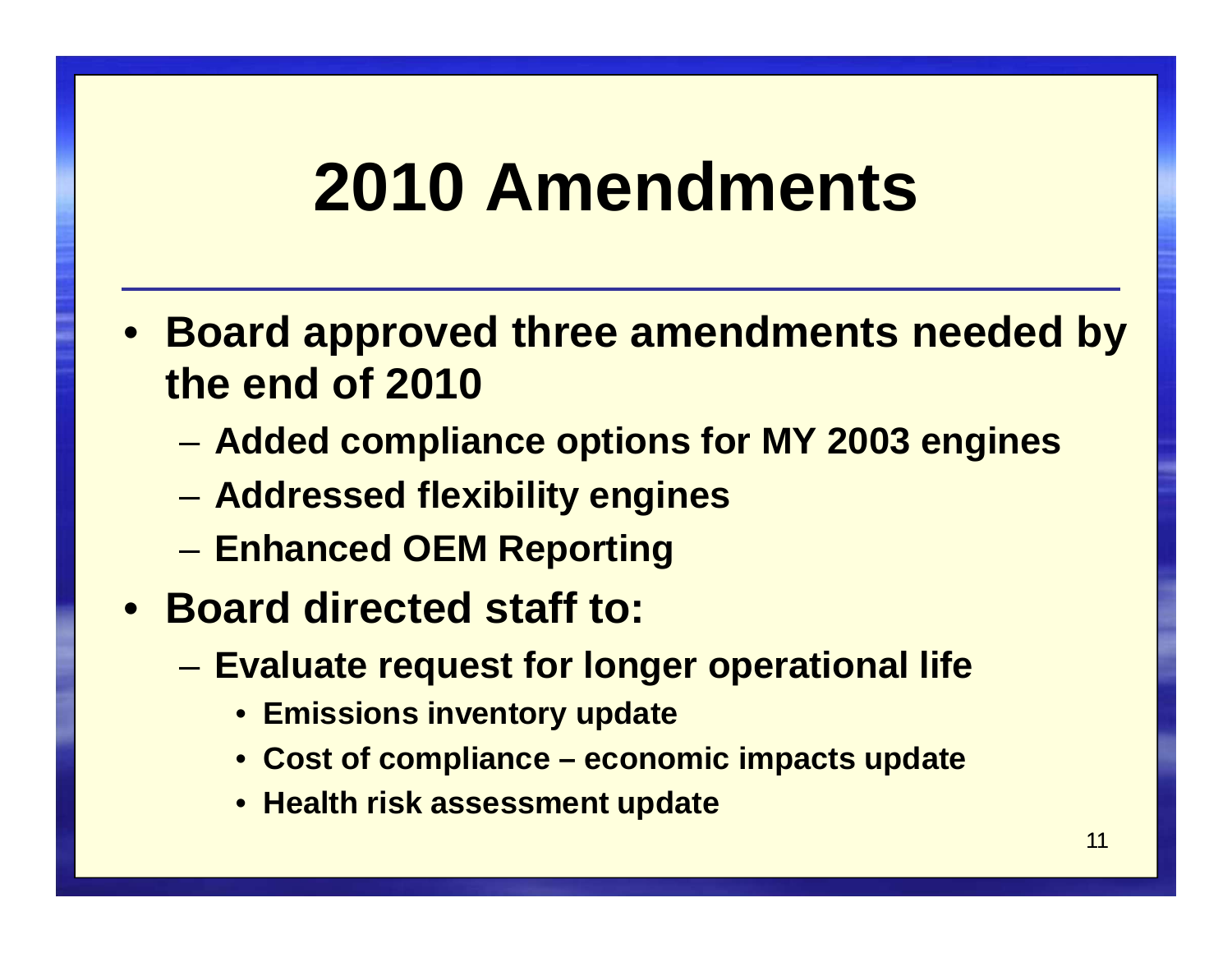### **Evaluate Longer Operational LifeMY 2004 and Newer Engines**

- $\bullet$  **Impact of extending operational life to 8, 9, or 10years**
	- –**Public health risk at existing 7 years is too high**
	- – **Potential public health impacts from delay** 
		- **Increasing operational life to 8-10 years erodes cancer risk reductions by about 10-40 percent**
- $\bullet$  **Staff recommends maintaining existing 7-year operational lifetime requirement**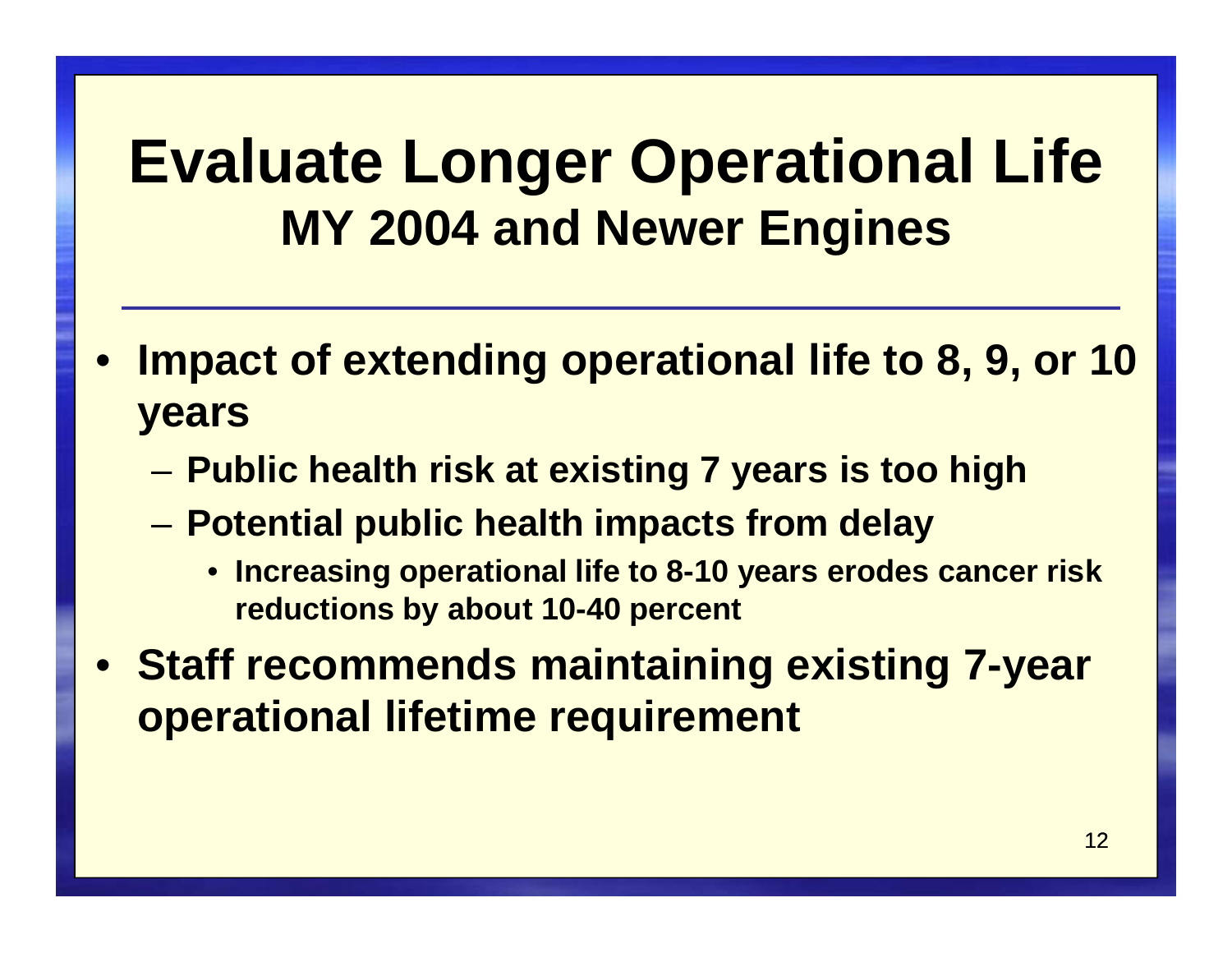# **Evaluate Longer Operational Life Health Risk at TRU Facilities**

• **Estimated off-site potential cancer risk from a "typical" facility with current 7-year operational life:**

| <b>Activity</b><br>(Engine Hours Per Week) | <b>Loads Per Week</b> | <b>Near-Source</b><br><b>Cancer Health Risks</b> |
|--------------------------------------------|-----------------------|--------------------------------------------------|
| 100                                        | 40                    | >10 per million                                  |
| 1000                                       | 400                   | >100 per million                                 |

- **Activity at "large" distribution centers is higher** 
	- –**Average is about 2,000 hours per week**
	- –**Highest reported: >8,000 hours per week**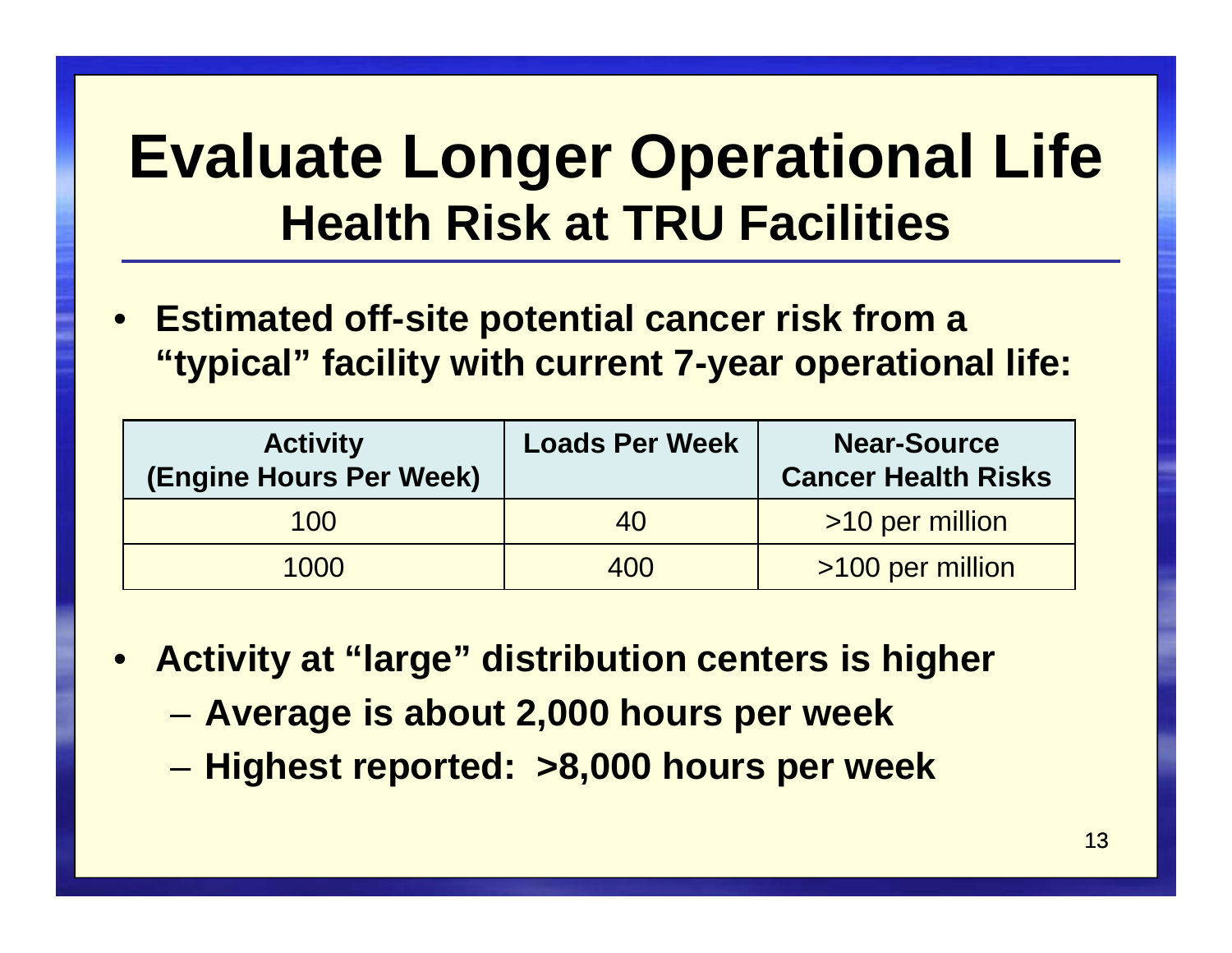# **Evaluate Longer Operational Life Health Risk at TRU Facilities (Cont.)**

• **At least 500 facilities with a potential cancer risk above 10/million**

|                               | <b>Total Number of</b><br><b>Facilities</b> | <b>Number of Facilities with Activity in Range</b> |                     |
|-------------------------------|---------------------------------------------|----------------------------------------------------|---------------------|
| Data Source                   |                                             | >100 hrs/week                                      | $>1,000$ hrs/week   |
| <b>2006 Facility Survey</b>   | 56                                          | 51                                                 | 33                  |
| <b>ARBER Operator Reports</b> | 500-650                                     | 400-500                                            | Needs further study |

• **At least 50% of these located near residences, off-site workplaces, and sensitive receptors**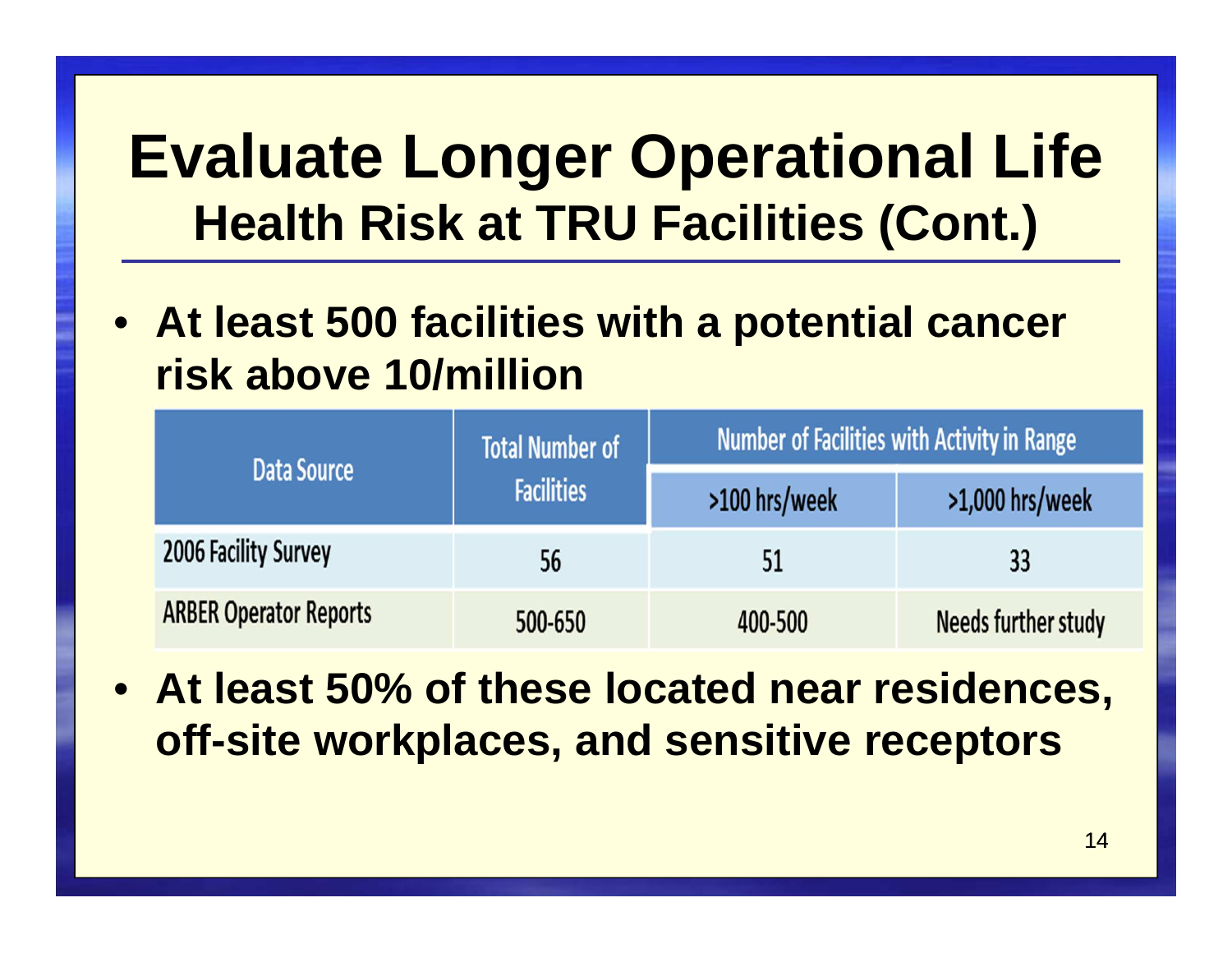## **TRU Emission Inventory Update**

• **New input data collected since 2003 and applied to current inventory includes:**

| Input                            | <b>Data Source</b>                               |
|----------------------------------|--------------------------------------------------|
| In-state population              | <b>2011 ARBER</b>                                |
| Daily out-of-state population    | 2010 Truck and Bus Rule                          |
| Engine load factors              | Manufacturer input, engine performance data      |
| Annual engine activity, overall  | 2006 Facility Survey, 2010 Truck and Bus<br>Rule |
| Annual engine activity, in-state | <b>2006 Facility Survey</b>                      |
| <b>Emission Factors</b>          | <b>Tier 4 final Standards</b>                    |
| <b>Growth Rate</b>               | 1990-2010 national engine sales                  |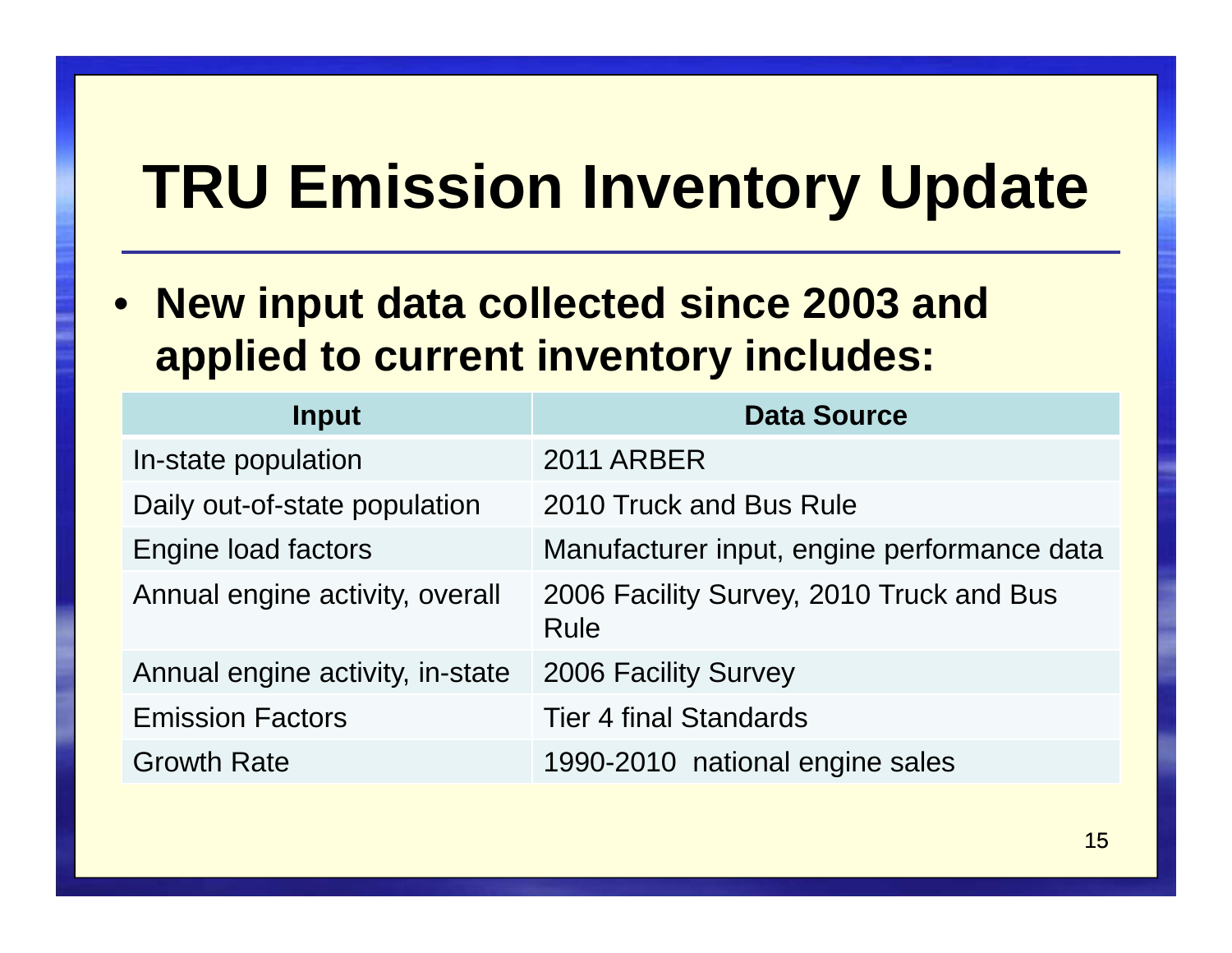# **TRU Emission Inventory Update(Cont.)**

| Input                            | 2011 Compared to 2003                                |
|----------------------------------|------------------------------------------------------|
| In-state population              | 20 percent lower                                     |
| Daily out-of-state population    | 10 percent lower                                     |
| Engine load factors              | 13 percent lower                                     |
| Annual engine activity, overall  | 15 percent higher, per unit                          |
| Annual engine activity, in-state | 8 percent lower                                      |
| <b>Emission Factors</b>          | Future emission factors lower to reflect<br>standard |
| <b>Growth Rate</b>               | 50 percent lower                                     |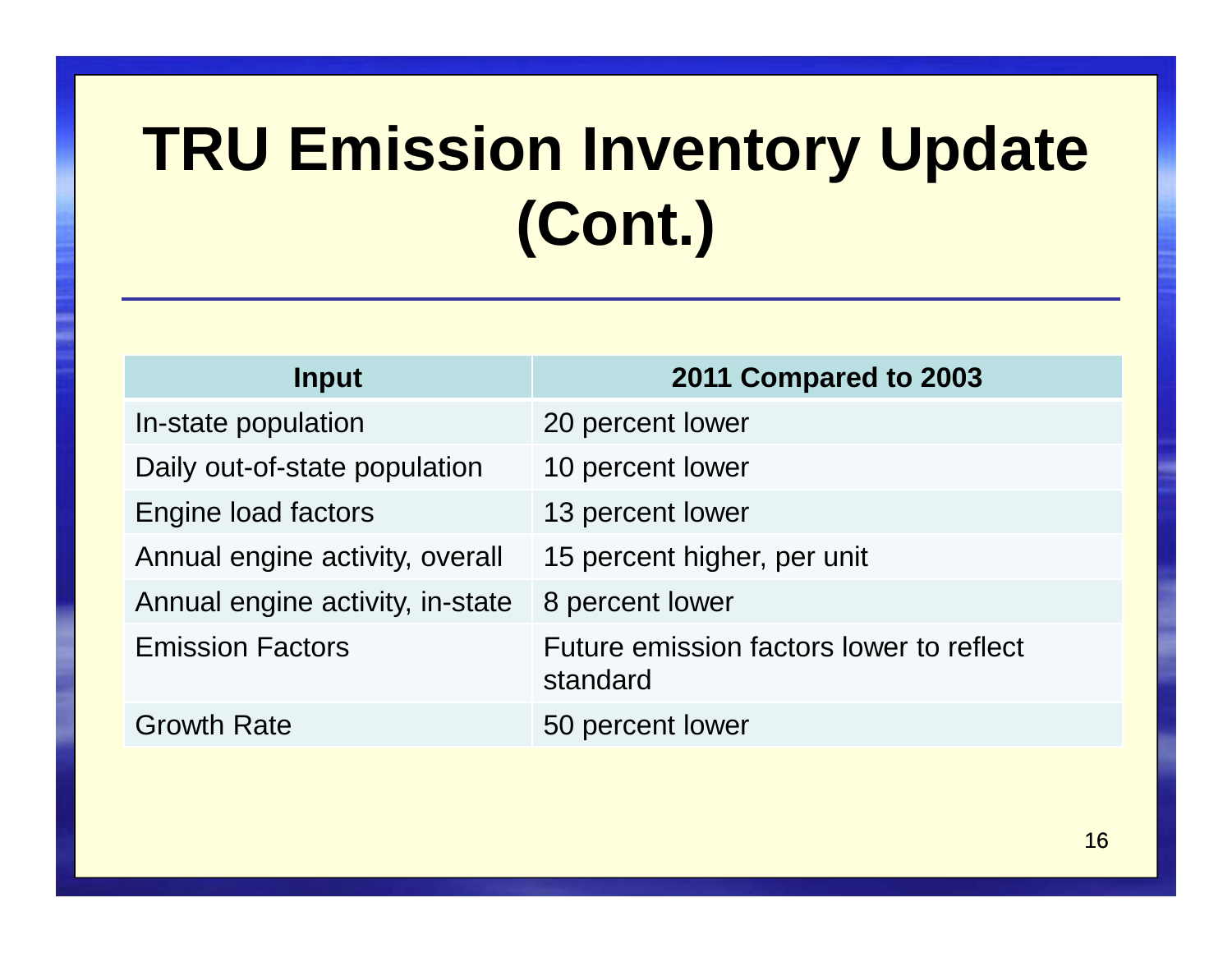### **TRU Emission Inventory UpdateStatewide PM Emissions**

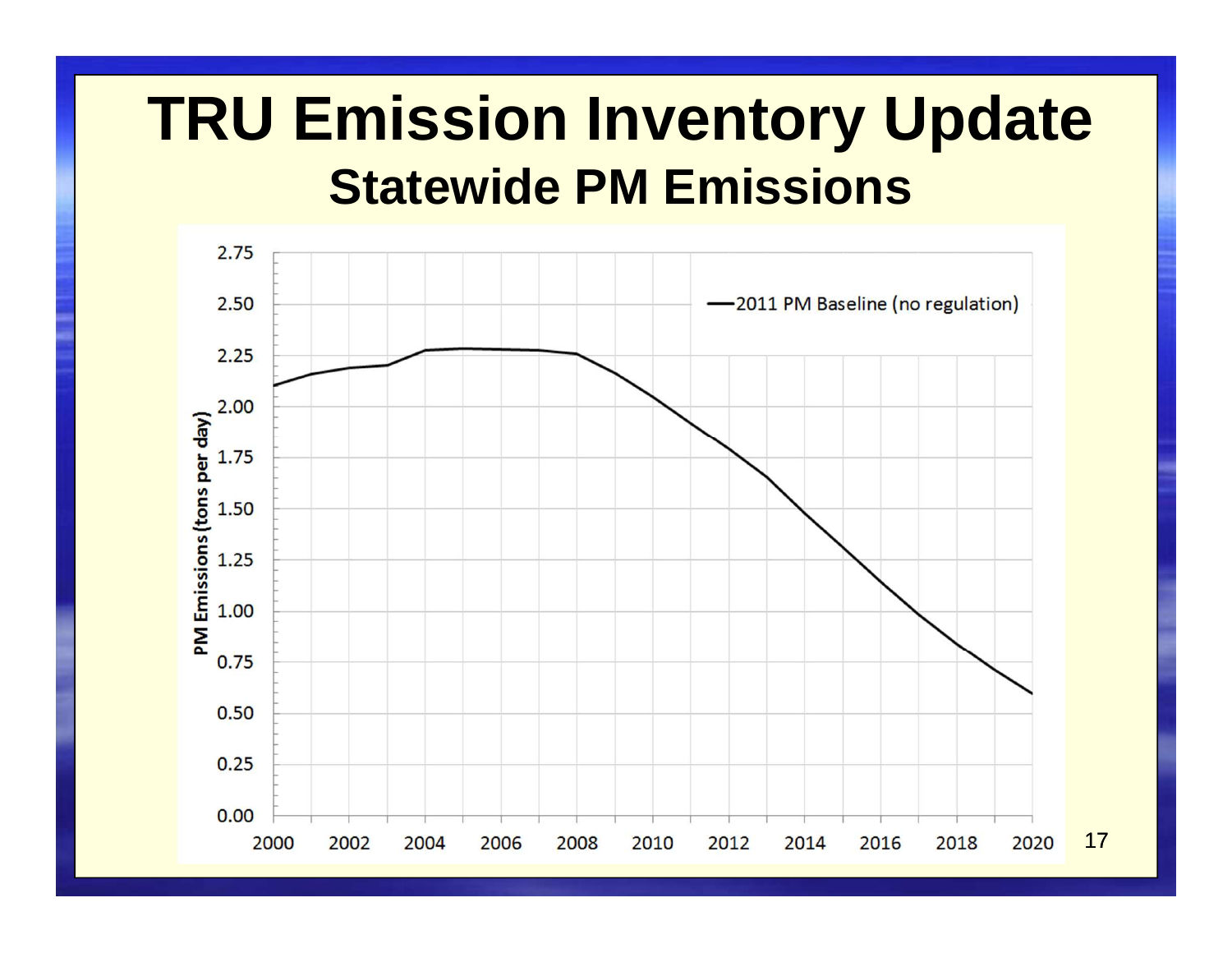### **TRU Emission Inventory UpdateStatewide PM Emissions**

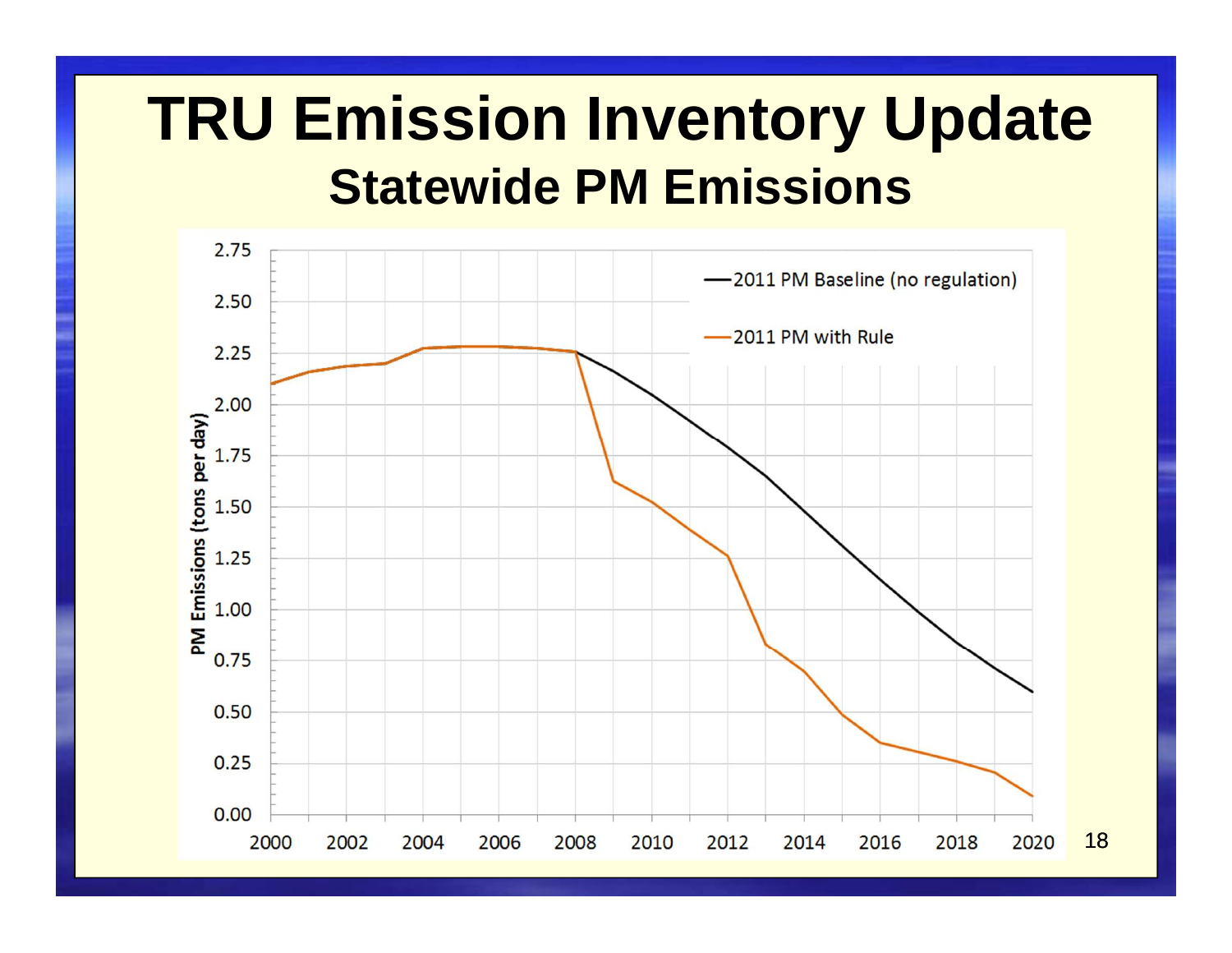### **Economic Impacts UpdateActual Compared to 2003 Staff Report**

- $\bullet$ **Actual capital costs increased**
- $\bullet$ **Operating and maintenance costs refined**
- $\bullet$  **Compliance methods actually used**
	- –**VDECS retrofits (20%)**
	- –**Engine repowers (70%)**
	- –**Unit replacements (10%)**
	- –**Alternative Technologies (< 1%)**

#### $\bullet$ **Cost-Effectiveness changed**

– **\$83 per pound PM (originally estimated \$10 to \$20 per pound)**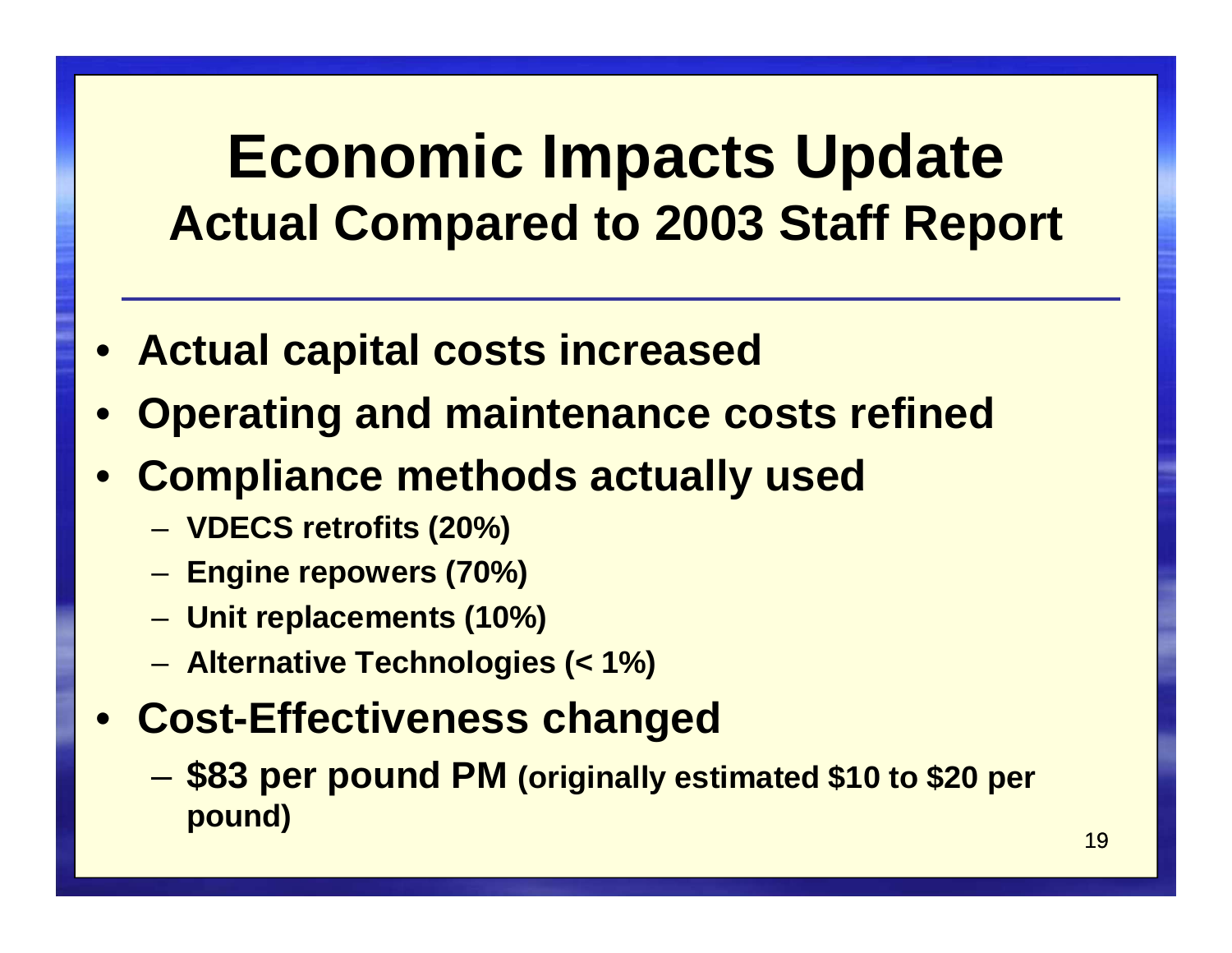## **Proposed Amendments**

- **Extension of ULETRU compliance date for some MY 2003 and older engines**
- **Provide flexibility**
- $\bullet$ **Improve enforceability**
- $\bullet$ **Improve compliance rates**
- **Clarify existing requirements**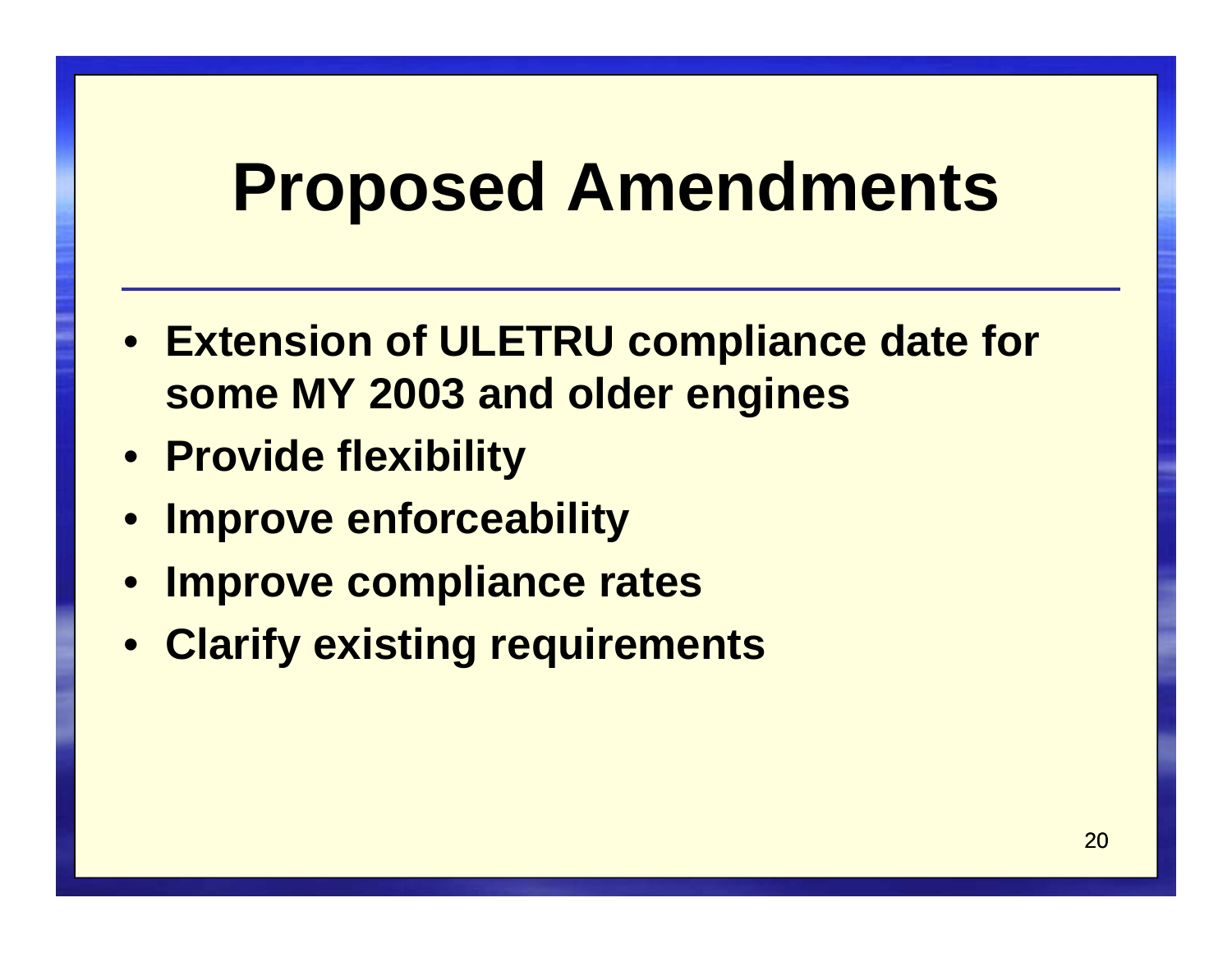### **Proposed AmendmentsExtension for MY 2003 and Older Engines**

- $\bullet$  **Model year 2003 and older, if met LETRU**
	- –**Extend ULETRU compliance date 1 year**
	- – **MY 2001 and older, if met LETRU by 12-31-08, results in 2 year ULETRU extension**
- **Extends operational life**
- $\bullet$  **Restores competitive fairness for emission reduction actions taken**
- $\bullet$ **Negligible emissions and risk impacts**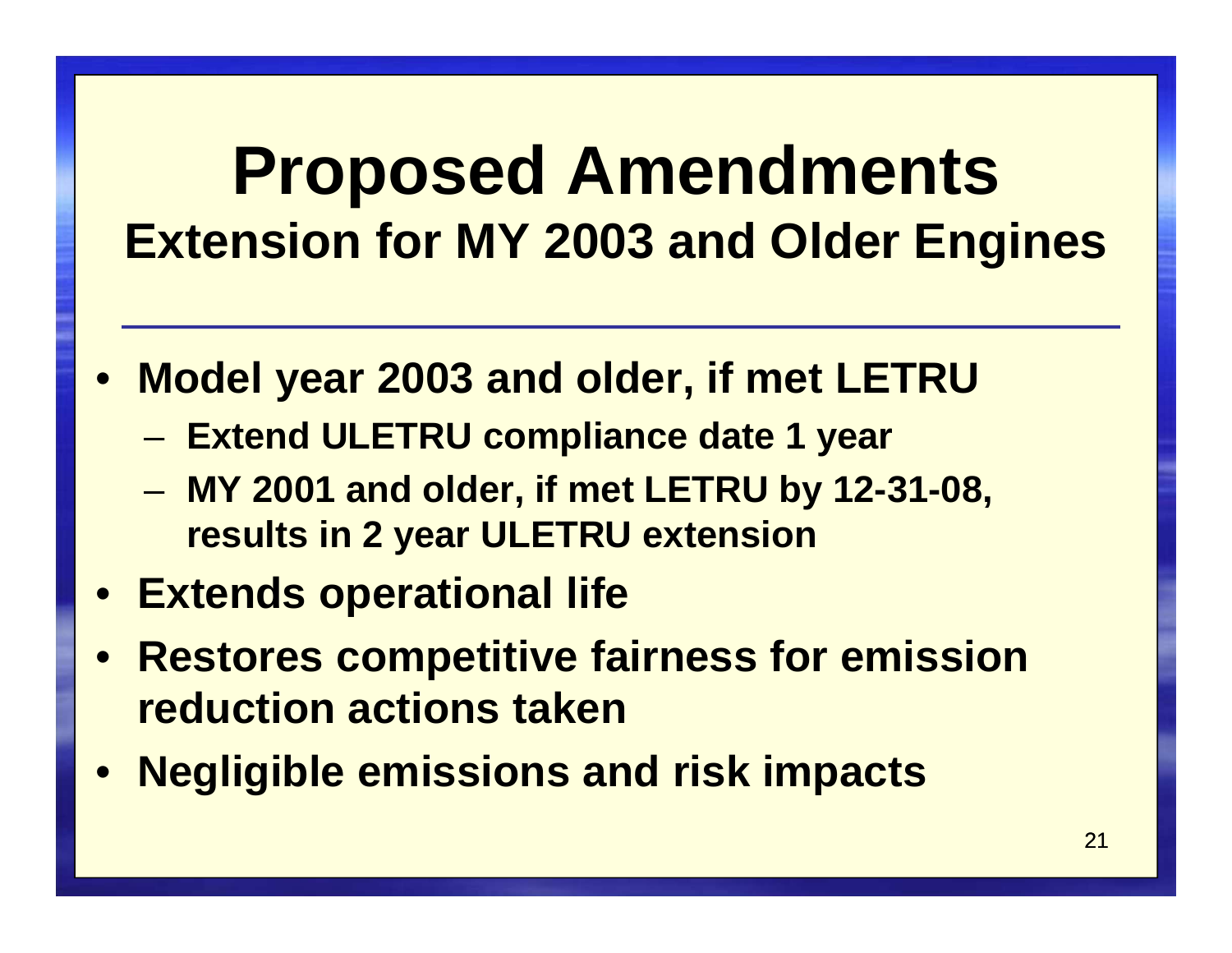### **Proposed AmendmentsAdministrative Extensions**

- **Up to one-year extension if complying technology is not available**
	- –**Application required before deadline**
	- –**Demonstrates no suitable filter or engine available**
- **Up to four-month extension if delivery or installation are delayed**
- $\bullet$ **Case-by-case consideration**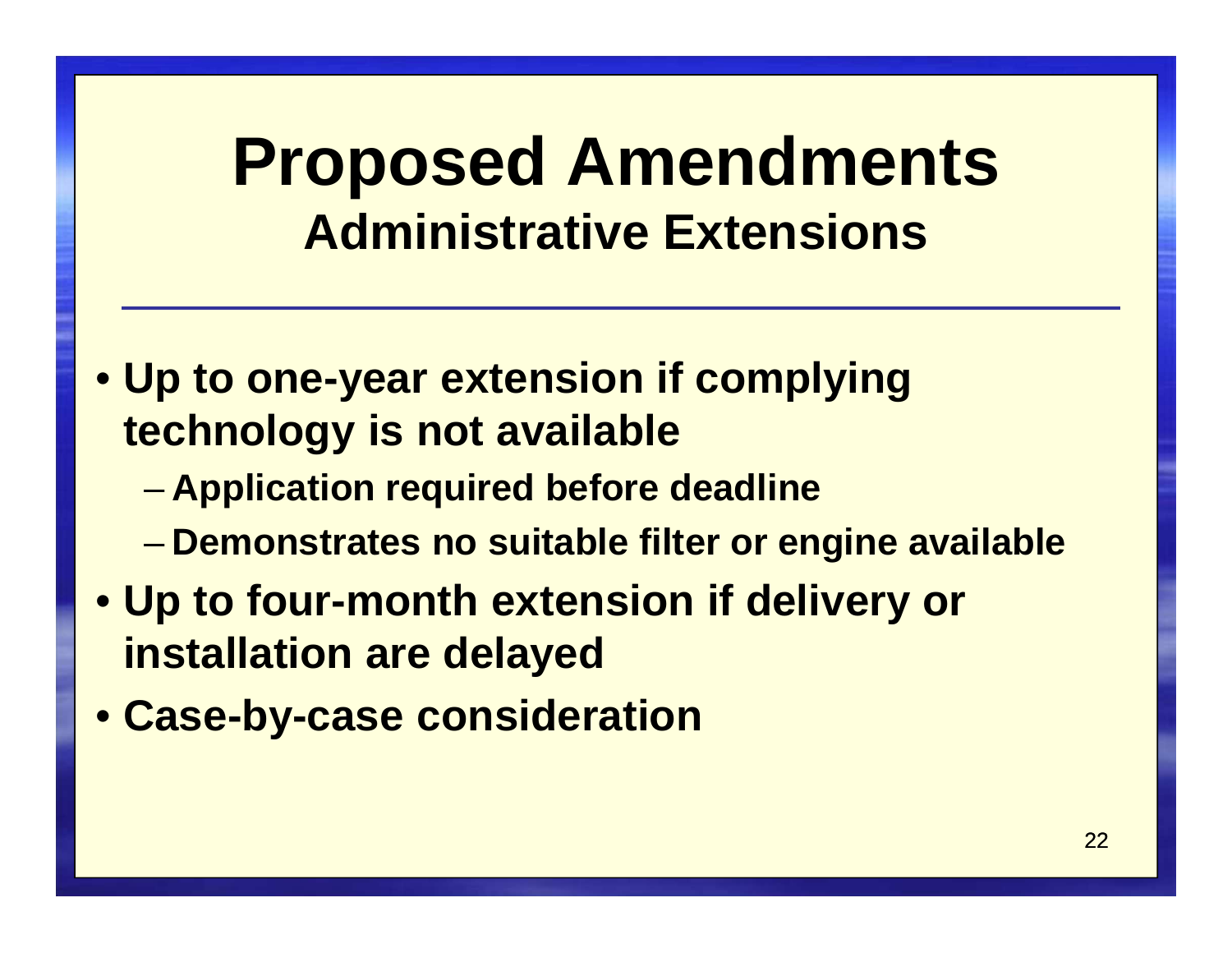### **Proposed AmendmentsProvide Flexibility**

- $\bullet$  **Use of unit manufacture year instead of engine model year - extends operational life**
- $\bullet$  **Use of unique equipment identification numbers instead of ARB's**
- $\bullet$  **Exemptions**
	- –**Obviously nonoperational equipment**
	- –**Non-diesel-powered refrigeration systems**
	- –**TRUs used during certain emergencies**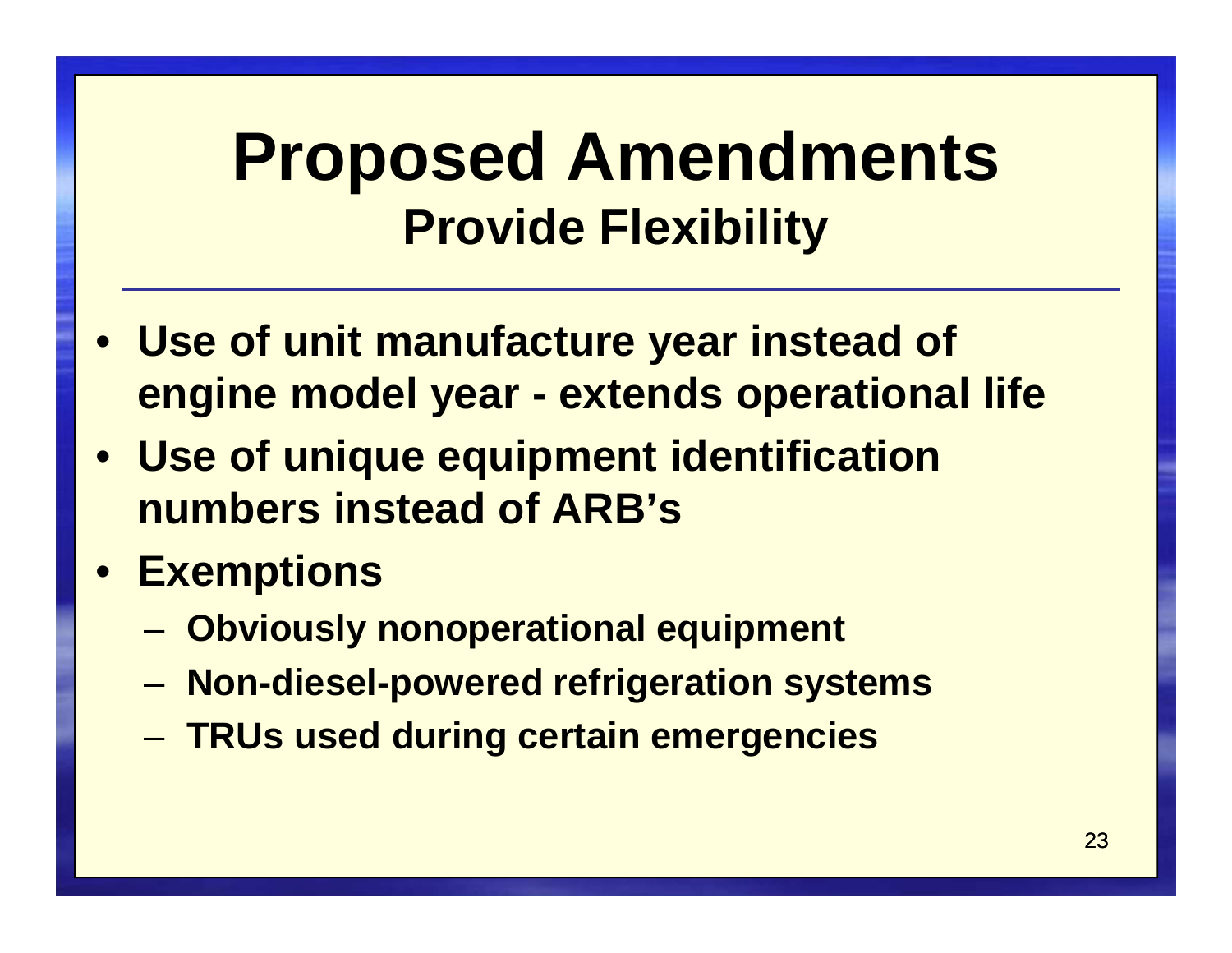### **Proposed AmendmentsImprove Enforceability**

- **Clarify recordkeeping requirements for hybrid electric TRUs**
	- – **TRU engine operation eliminated at nonretail facilities (distribution centers)**
	- –**Electric power plugs must be available**
	- – **TRU engine operation limited to less than 30 minutes at retail delivery points**

• **Automated electronic tracking and reporting phased in, starting 2013**

- –**Small initial capital cost**
- –**Significant labor savings – expected payback less than 1 year**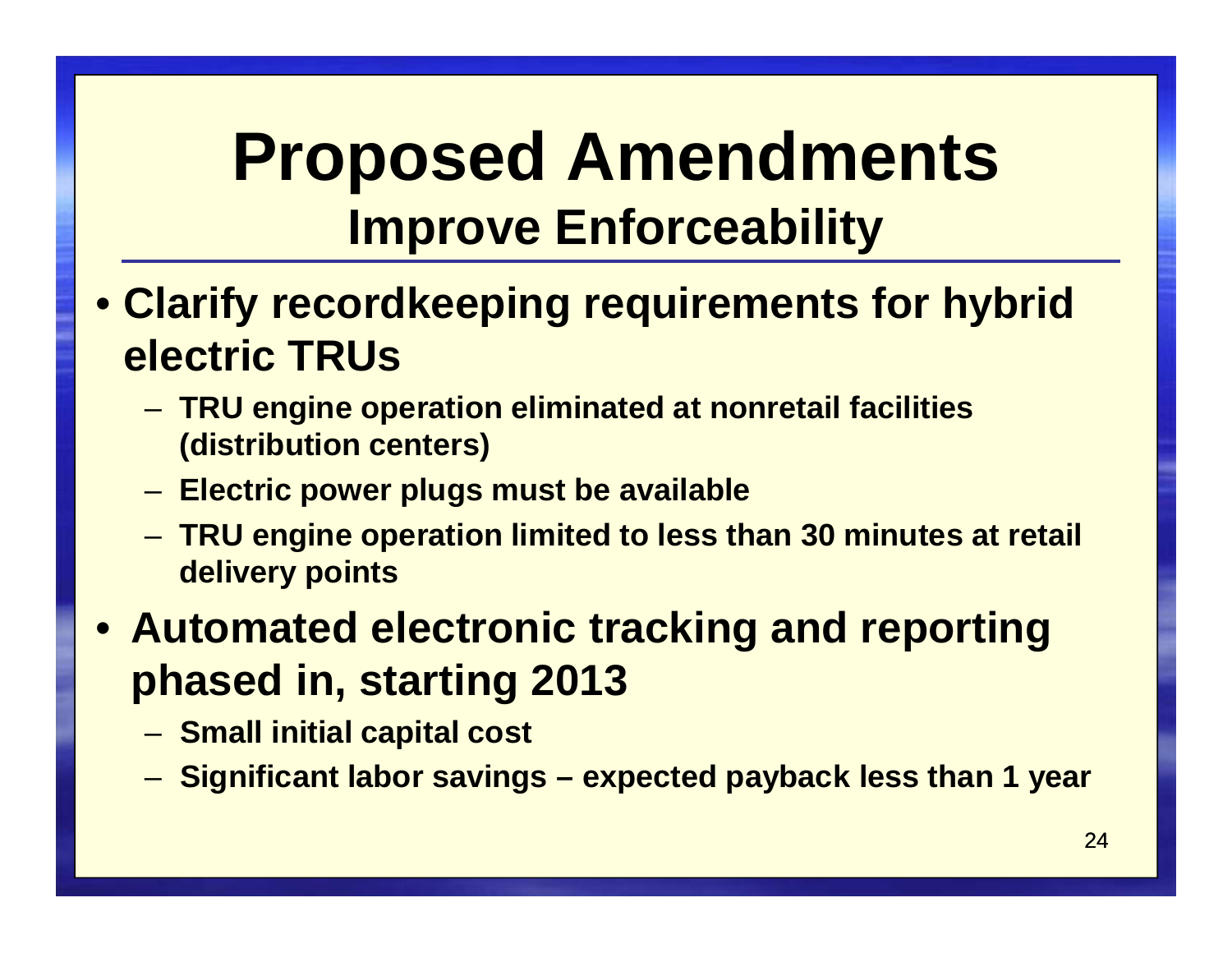### **Proposed AmendmentsImprove Compliance Rates**

- $\bullet$  **Hired or contracted carriers must dispatch compliant TRUs**
	- – **Brokers, shippers, and receivers must demonstrate due diligence**
	- – **Contract with carrier must specify use of ARBcompliant equipment**
- $\bullet$  **Minimizes unfair competition created by noncompliant equipment**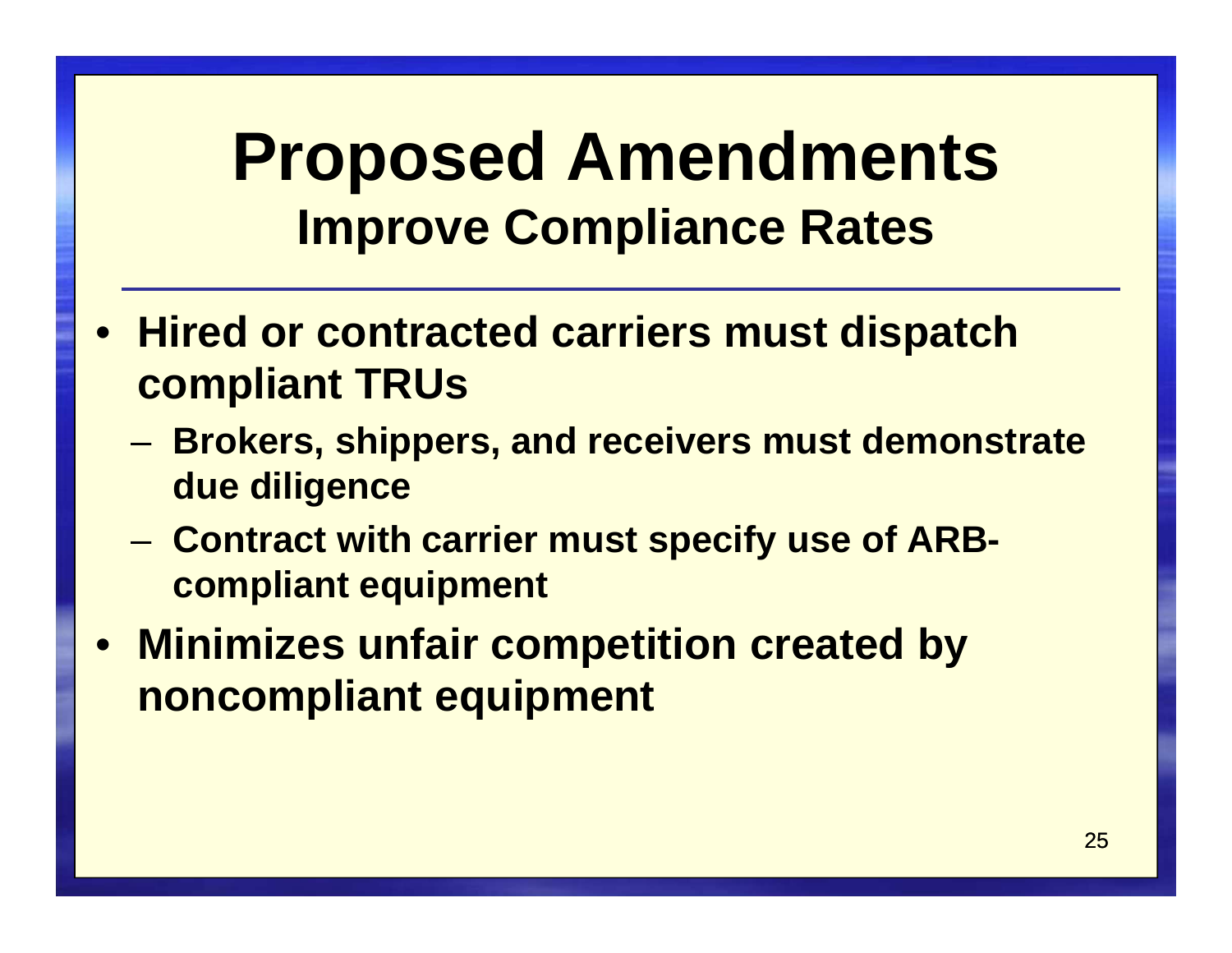### **Proposed AmendmentsImprove Compliance Rates (Cont.)**

- **TRU manufacturers and engine rebuilders** 
	- – **Provide registration information documents and supplemental engine labels**
- $\bullet$  **Dealers and repair shops**
	- – **Pass registration information documents to next party in chain (ultimately to the end-user)**
- $\bullet$  **TRU manufacturers that use flexibility engines**– $-$  Notify ARB
	- –**Provide supplemental labels and written disclosure**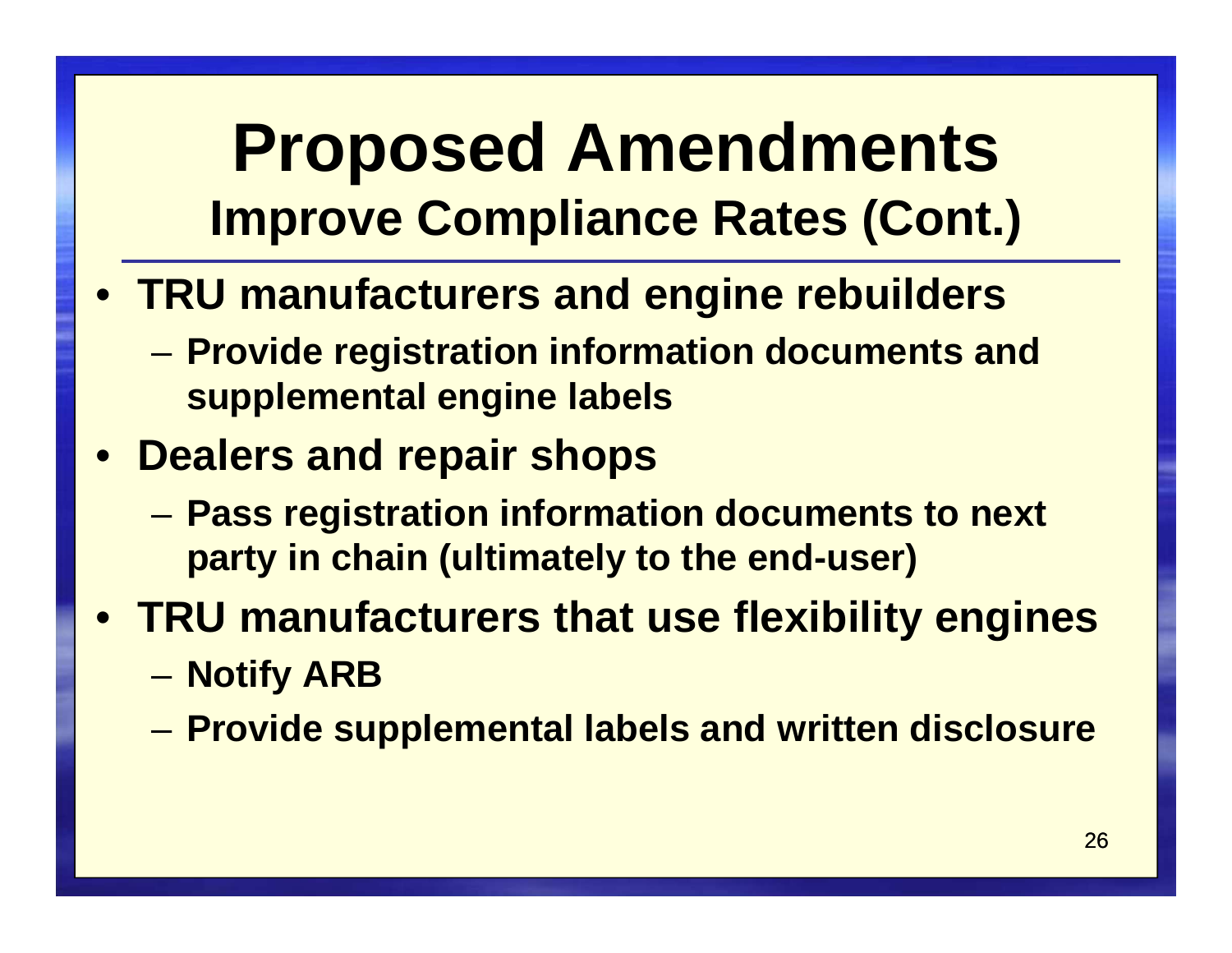### **Proposed AmendmentsClarifications**

- $\bullet$  **Repowering with a new replacement or a rebuilt engine**
	- – **Effective model year determines when it must meet the in-use standards**

#### $\bullet$ **Noncompliant equipment**

- – **Flexibility for dealers to possess, sell, and move noncompliant units**
- – $-$  Seller must disclose noncompliant status to buyer
- $\bullet$ **Requirements for lessors and lessees**
- $\bullet$  **Engine rebuilders** 
	- –**Rebuild to a cleaner configuration**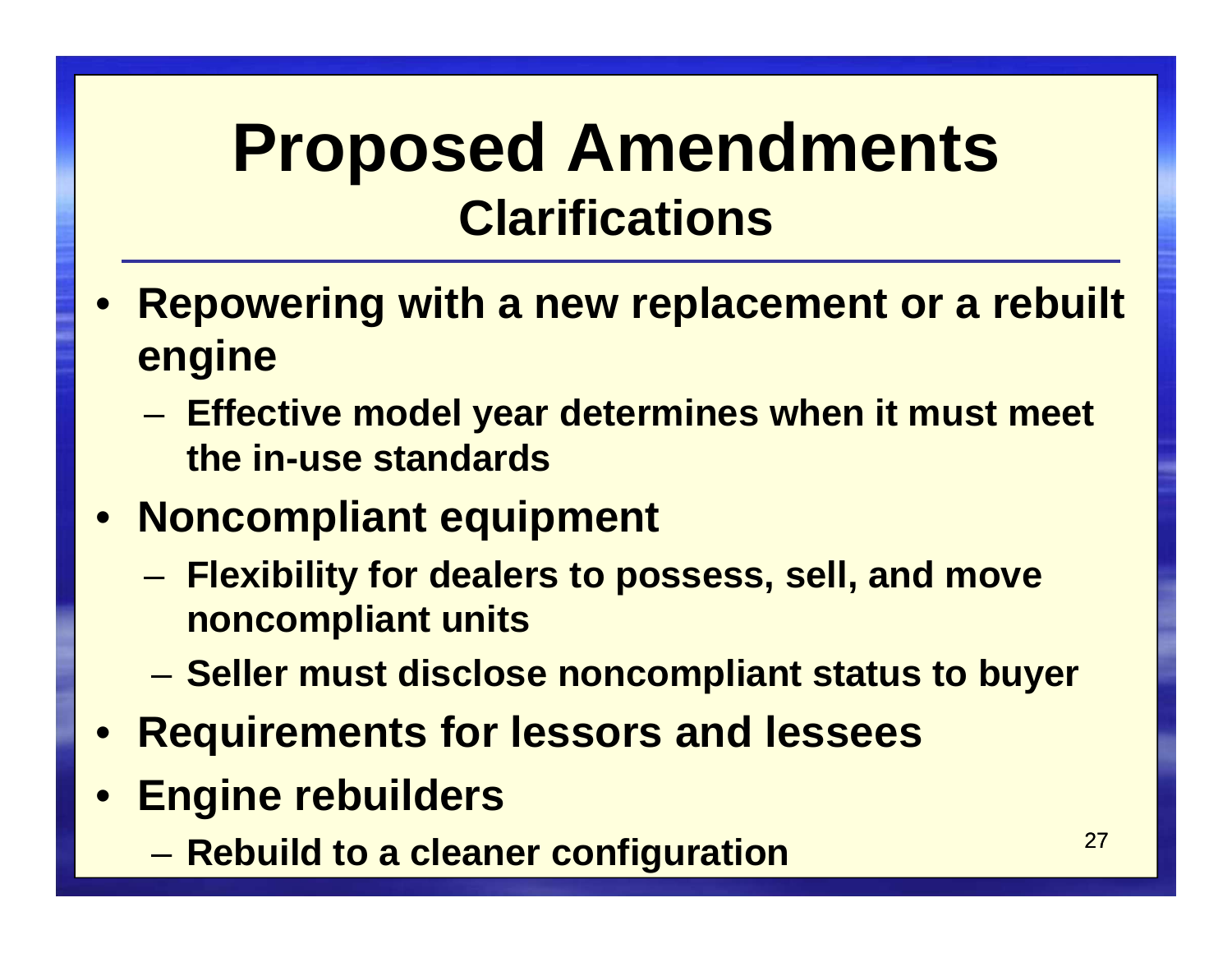### **Economic Impacts2011 Amendments**

| <b>Proposed Amendment</b>                                                      | <b>Statewide Regulatory</b><br><b>Cost or (Savings)</b> |
|--------------------------------------------------------------------------------|---------------------------------------------------------|
| <b>ULETRU Extension for &lt; MY 2003 Timely LETRU</b><br><b>Compliance</b>     | (\$350,000)                                             |
| <b>Electronic Recordkeeping for Hybrid Electric/Electric</b><br><b>Standby</b> | $(S3.9$ million)                                        |
| <b>Compliance Verification for Responsible Parties</b>                         | \$11 million                                            |
| <b>Exemption of TRUs Used During Emergencies</b>                               | (\$340,000)                                             |
| <b>Use of TRU Manufacture Year</b>                                             | (\$21 million)                                          |
| <b>Supplemental Labels and Registration Information</b>                        | \$1.6 million                                           |
| <b>Net Total Cost or (Savings)</b>                                             | $($13$ million)                                         |
|                                                                                | 28                                                      |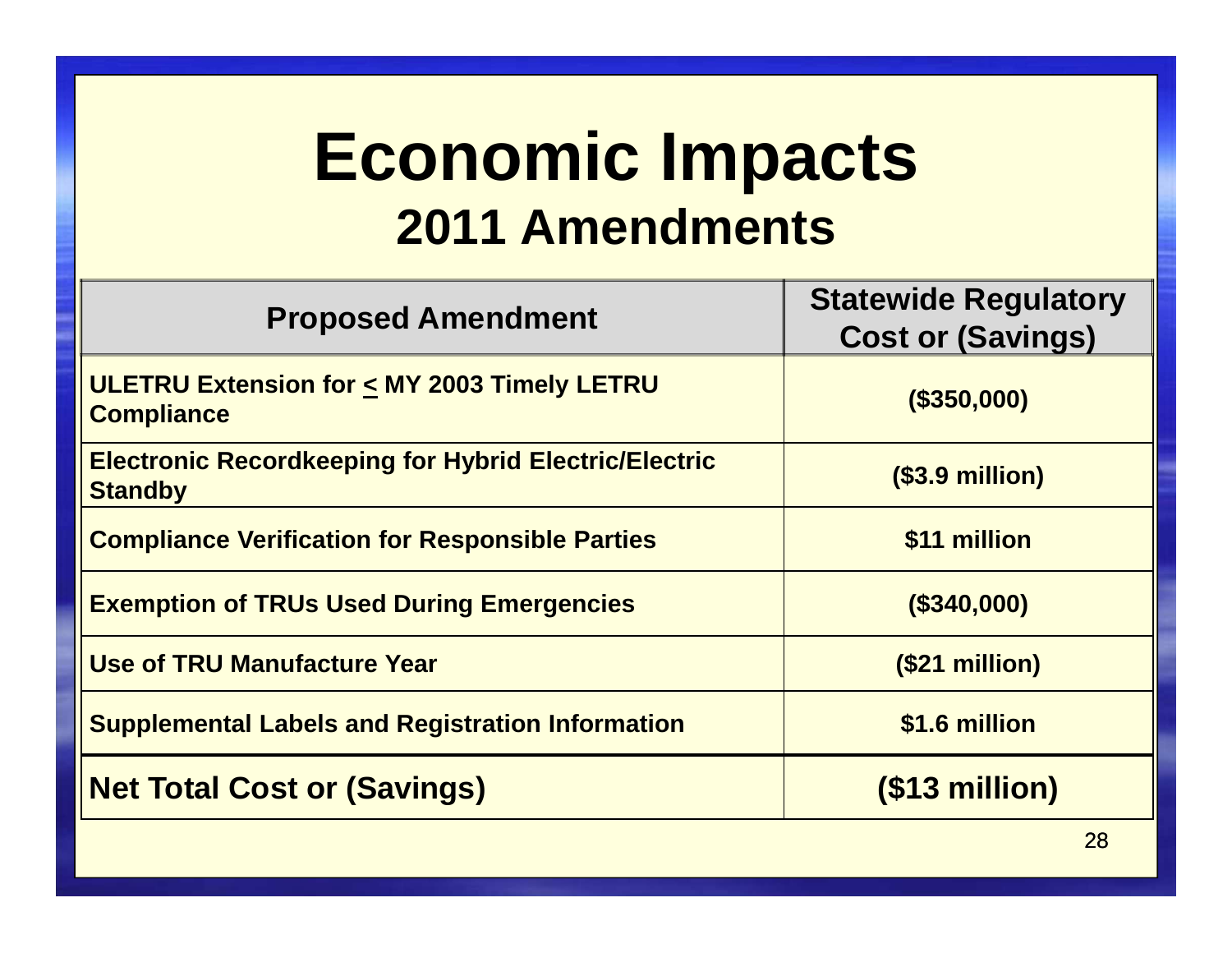### **Emissions ImpactsProposed Amendments**

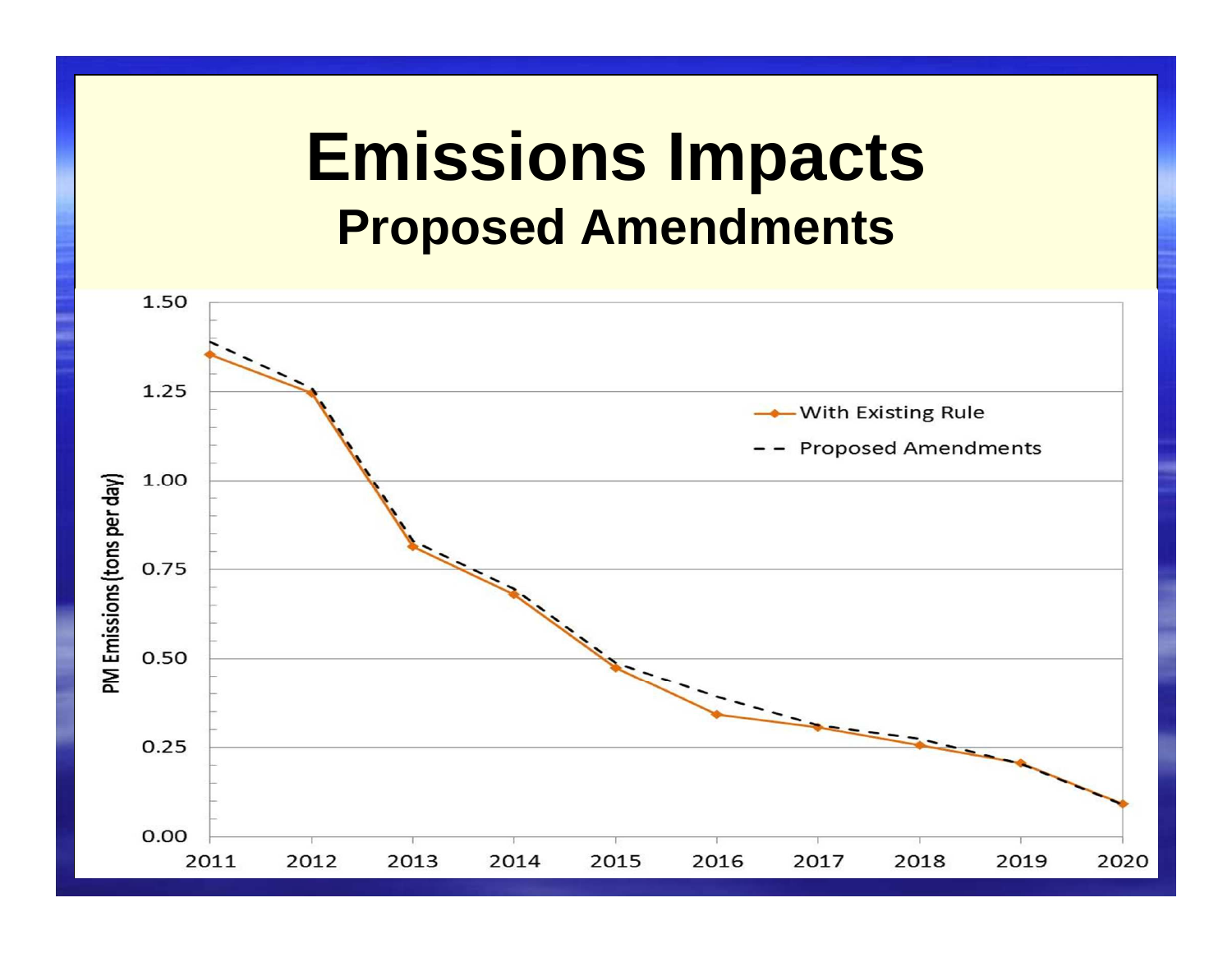### **Health ImpactsProposed Amendments**

- **Small annual reductions deferred several years**
	- – **Combined emissions impacts for all proposed amendments totals 0.21 tpd (2009 to 2018)**
- **Emission reductions continue**
- **Public health risk reductions at distribution centers continues**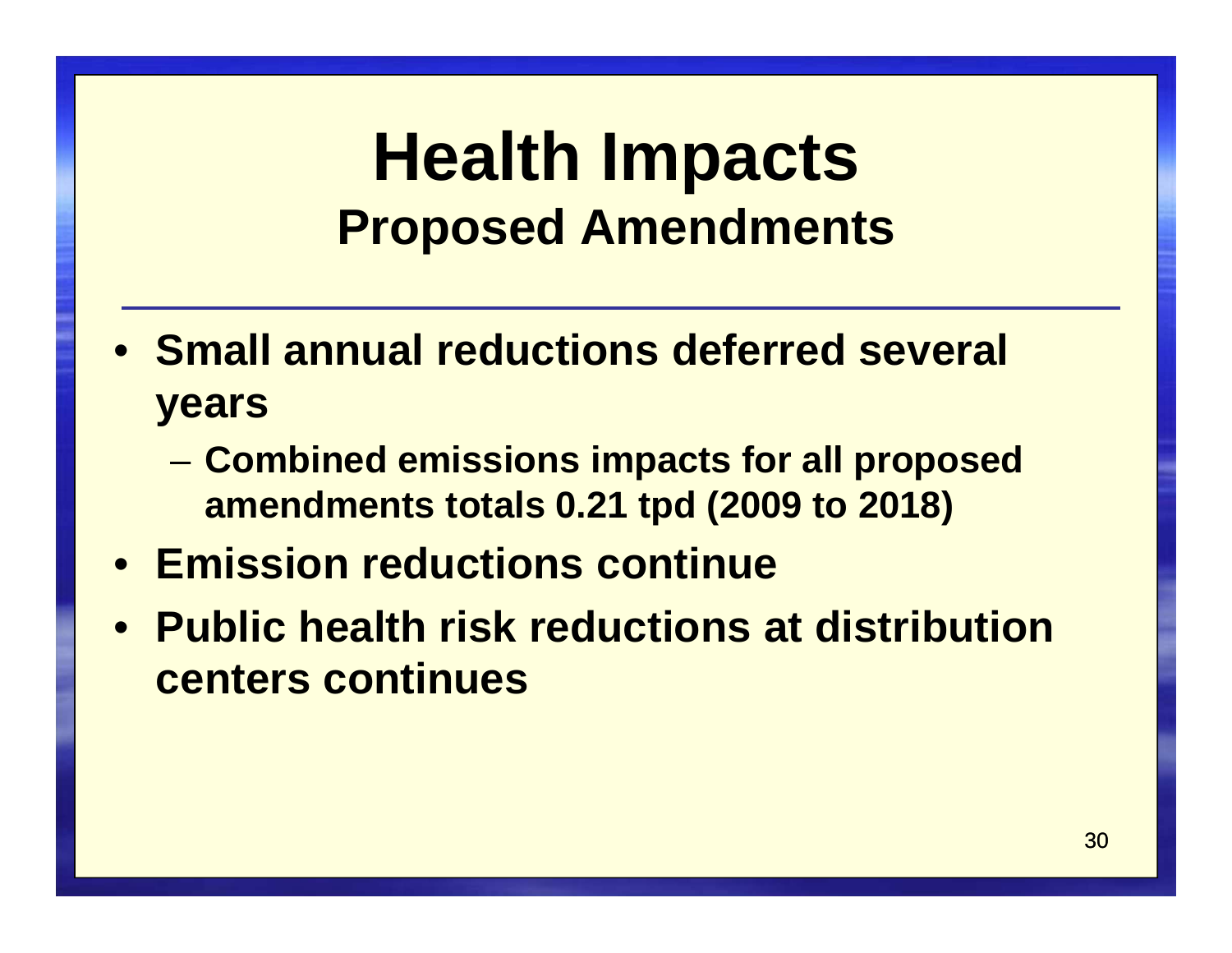# **Compliance Options**

•**Several options for complying with standards**

#### •**Engine or unit replacement**

- –**Chosen for 80% of units, readily available**
- • **Retrofits** 
	- –**Chosen for 20% of units**
	- – **Availability of Level 3 retrofit (>25 hp MY 2004)**
		- **One fully verified Level 3 retrofit available now**
		- •**2nd expected to be verified and available fall 2011**
	- – **Amendments allow Executive Officer to extend compliance deadline for availability, delivery, and installation delays**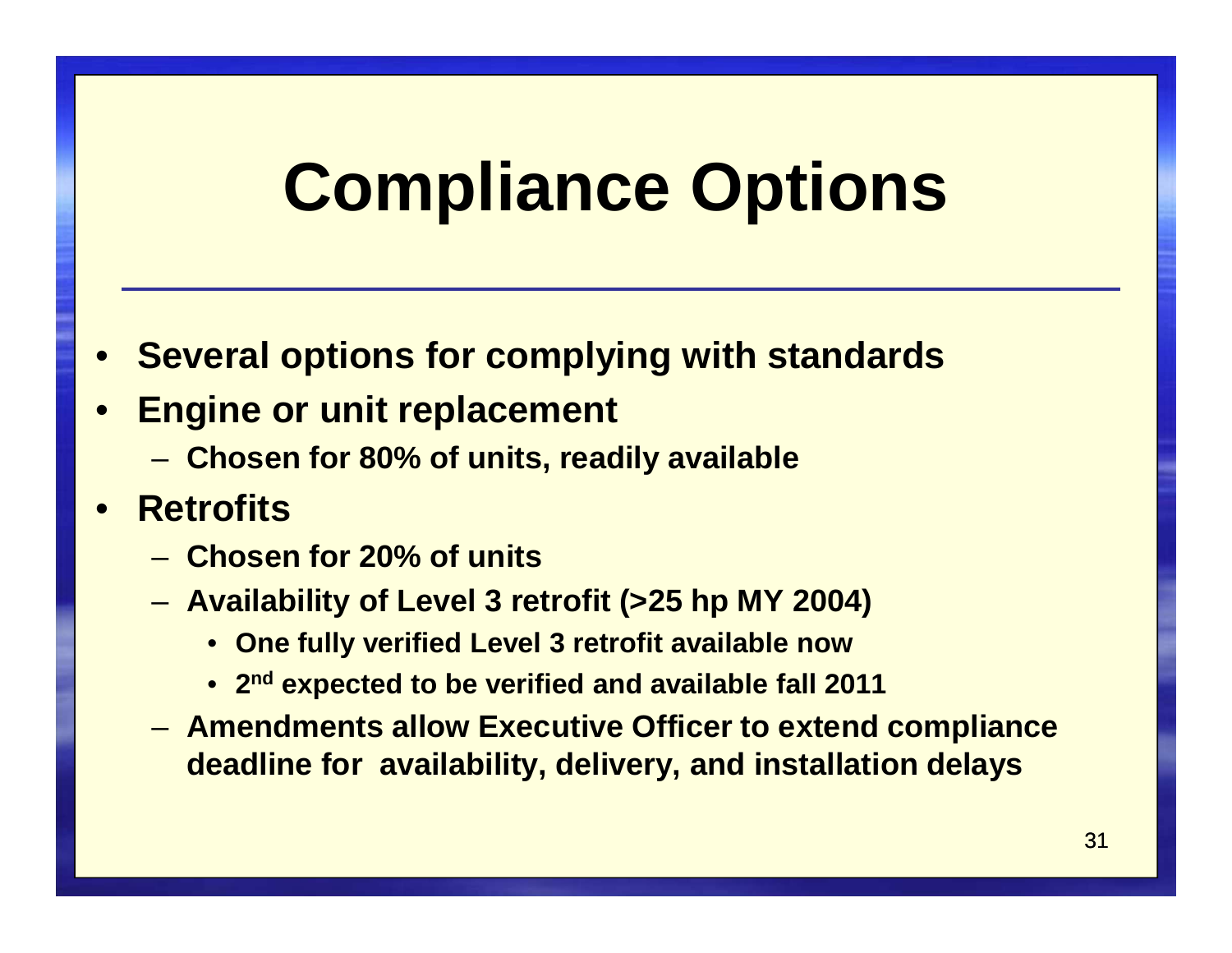## **Staff's Suggested Modifications to Proposed Amendments**

- $\bullet$  **OEMs provide disclosure document with units that are equipped with a flexibility engine**
- $\bullet$  **Dealers notify the end-user that unit is equipped with a flexibility engine and provide the OEM's written disclosure**
- $\bullet$  **Provide OEM the flexibility to develop alternatives to providing registration information documents with each unit**